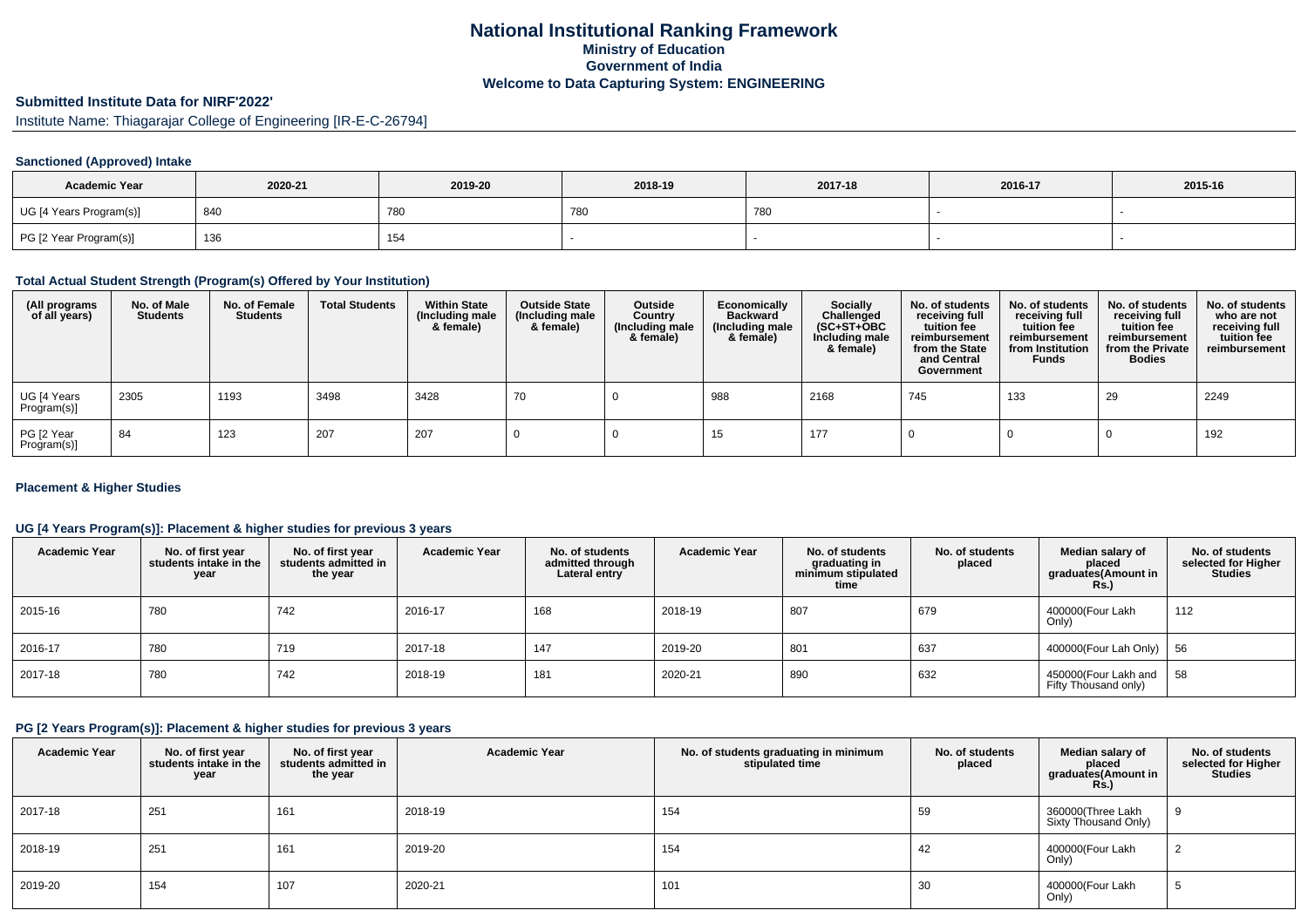#### **Ph.D Student Details**

| Ph.D (Student pursuing doctoral program till 2020-21 Students admitted in the academic year 2020-21 should not be entered here.) |         |          |         |  |  |  |  |
|----------------------------------------------------------------------------------------------------------------------------------|---------|----------|---------|--|--|--|--|
| <b>Total Students</b>                                                                                                            |         |          |         |  |  |  |  |
| Full Time                                                                                                                        |         | 97       |         |  |  |  |  |
| Part Time                                                                                                                        |         | 130      |         |  |  |  |  |
| No. of Ph.D students graduated (including Integrated Ph.D)                                                                       |         |          |         |  |  |  |  |
|                                                                                                                                  | 2020-21 | 2019-20  | 2018-19 |  |  |  |  |
| Full Time                                                                                                                        | 19      | 21       | 13      |  |  |  |  |
| Part Time                                                                                                                        | 38      | 40<br>17 |         |  |  |  |  |

# **Financial Resources: Utilised Amount for the Capital expenditure for previous 3 years**

| <b>Academic Year</b>                                                                                                                                                                      | 2020-21                                                                                              | 2019-20                                                                                    | 2018-19                                                                                    |  |  |  |  |  |  |  |
|-------------------------------------------------------------------------------------------------------------------------------------------------------------------------------------------|------------------------------------------------------------------------------------------------------|--------------------------------------------------------------------------------------------|--------------------------------------------------------------------------------------------|--|--|--|--|--|--|--|
|                                                                                                                                                                                           | <b>Utilised Amount</b>                                                                               | <b>Utilised Amount</b>                                                                     | <b>Utilised Amount</b>                                                                     |  |  |  |  |  |  |  |
|                                                                                                                                                                                           | Annual Capital Expenditure on Academic Activities and Resources (excluding expenditure on buildings) |                                                                                            |                                                                                            |  |  |  |  |  |  |  |
| Library (Books, Journals and e-Resources only)                                                                                                                                            | 4132607 (Forty One Lakh Thirty Two Thousand Six Hundred<br>and Seven Only)                           | 6423279 (Sixty Four Lakh Twenty Three Thousand Two<br>Hundred and Seventy Nine)            | 3215787 (Thirty Two Lakh Fifteen Thousand Seven Hundred<br>and Eighty Seven)               |  |  |  |  |  |  |  |
| New Equipment and software for Laboratories                                                                                                                                               | 56806348 (Five Crore Sixty Eight Lakh Six Thousand Three<br>Hundred and Forty Eight)                 | 63552788 (Six Crore Thirty Five Lakh Fifty Two Thousand<br>Seven Hundred and Eighty Eight) | 46153834 (Four Crore Sixty One Lakh Fifty Three Thousand<br>Eight Hundred and Thirty Four) |  |  |  |  |  |  |  |
| <b>Engineering Workshops</b>                                                                                                                                                              | 10611119 (One Crore Six Lakh Eleven Thousand One<br>Hundred and Nineteen)                            | 11213198 (One Crore Twelve Lakh Thirteen Thousand One<br>Hundred and Ninety Eight)         | 8144794 (Eighty One Lakh Forty Four Thousand Seven<br>Hundred and Ninety Four)             |  |  |  |  |  |  |  |
| Other expenditure on creation of Capital Assets (For setting up<br>classrooms, seminar hall, conference hall, library, Lab, Engq<br>workshops excluding expenditure on Land and Building) | 3446449 (Thirty Four Lakh Forty Six Thousand Four Hundred<br>and Forty Nine)                         | 5272226 (Fifty Two Lakh Seventy Two Thousand Two Hundred<br>and Twenty Six)                | 2103903 (Twenty One Lakh Three Thousand Nine Hundred<br>and Three)                         |  |  |  |  |  |  |  |

## **Financial Resources: Utilised Amount for the Operational expenditure for previous 3 years**

| <b>Academic Year</b>                                                                                                                                                                            | 2020-21                                                                                         | 2019-20                                                                                   | 2018-19                                                                                 |  |  |  |  |  |  |
|-------------------------------------------------------------------------------------------------------------------------------------------------------------------------------------------------|-------------------------------------------------------------------------------------------------|-------------------------------------------------------------------------------------------|-----------------------------------------------------------------------------------------|--|--|--|--|--|--|
|                                                                                                                                                                                                 | <b>Utilised Amount</b>                                                                          | <b>Utilised Amount</b>                                                                    | <b>Utilised Amount</b>                                                                  |  |  |  |  |  |  |
| <b>Annual Operational Expenditure</b>                                                                                                                                                           |                                                                                                 |                                                                                           |                                                                                         |  |  |  |  |  |  |
| Salaries (Teaching and Non Teaching staff)                                                                                                                                                      | 346621356 (Thirty Four Crore Sixty Six Lakh Twenty One<br>Thousand Three Hundred and Fifty Six) | 374407002 (Thirty Seven Crore Forty Four Lakh Seven<br>Thousand and Two)                  | 350296419 (Thirty Five Crore Two Lakh Ninety Six Thousand<br>Four Hundred and Nineteen) |  |  |  |  |  |  |
| Maintenance of Academic Infrastructure or consumables and<br>other running expenditures (excluding maintenance of hostels<br>and allied services, rent of the building, depreciation cost, etc) | 48698656 (Four Crore Eighty Six Lakh Ninety Eight Thousand<br>Six Hundred and Fifty Six)        | 104286385 (Ten Crore Forty Two Lakh Eighty Six Thousand<br>Three Hundred and Eighty Five) | 104079276 (Ten Crore Forty Lakh Seventy Nine Thousand<br>Two Hundred and Seventy Six)   |  |  |  |  |  |  |
| Seminars/Conferences/Workshops                                                                                                                                                                  | 9099428 (Ninety Lakh Ninety Nine Thousand Four Hundred<br>and Twenty Eight)                     | 19536305 (One Crore Ninety Five Lakh Thirty Six Thousand<br>Three Hundred and Five)       | 14068997 (One Crore Forty Lakh Sixty Eight Thousand Nine<br>Hundred and Ninety Seven)   |  |  |  |  |  |  |

**IPR**

| Calendar year            | 2020 | 2019 | 2018 |
|--------------------------|------|------|------|
| No. of Patents Published |      |      |      |
| No. of Patents Granted   |      |      |      |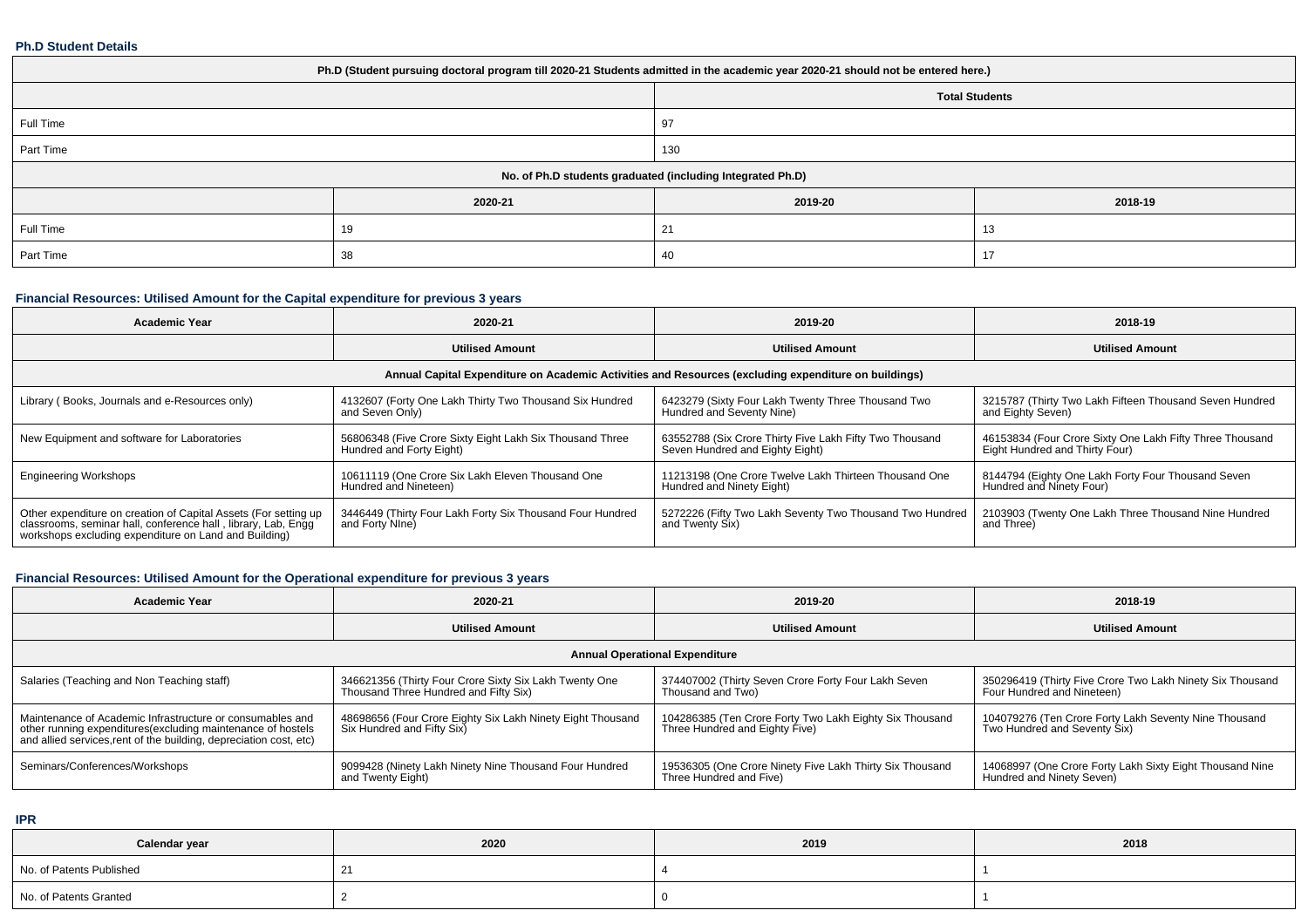## **Sponsored Research Details**

| <b>Financial Year</b>                    | 2020-21                                                                          | 2019-20                                                                           | 2018-19                                                                           |
|------------------------------------------|----------------------------------------------------------------------------------|-----------------------------------------------------------------------------------|-----------------------------------------------------------------------------------|
| Total no. of Sponsored Projects          |                                                                                  | 26                                                                                | 30                                                                                |
| Total no. of Funding Agencies            |                                                                                  | 18                                                                                |                                                                                   |
| Total Amount Received (Amount in Rupees) | 13592977                                                                         | 85137423                                                                          | 136682448                                                                         |
| Amount Received in Words                 | One Crore Thirty Five Lakh Ninety Two Thousand Nine<br>Hundred and Seventy Seven | Eight Crore Fifty One Lakh Thirty Seven Thousand Four<br>Hundred and Twenty Three | Thirteen Crore Sixty Six Lakh Eighty Two Thousand Four<br>Hundred and Forty Eight |

# **Consultancy Project Details**

| <b>Financial Year</b>                    | 2020-21                                                                       | 2019-20                                                                     | 2018-19                                                                 |
|------------------------------------------|-------------------------------------------------------------------------------|-----------------------------------------------------------------------------|-------------------------------------------------------------------------|
| Total no. of Consultancy Projects        | -93                                                                           | 115                                                                         | 115                                                                     |
| Total no. of Client Organizations        |                                                                               | 105                                                                         | 96                                                                      |
| Total Amount Received (Amount in Rupees) | 12694629                                                                      | 13536641                                                                    | 11954830                                                                |
| Amount Received in Words                 | One Crore Twenty Six Lakh Ninety Four Thousand Six<br>Hundred and Twenty Nine | One Crore Thirty Five Lakh Thirty Six Thousand Six Hundred<br>and Forty One | One Crore Nineteen Lakh Fifty Four Thousand Eight Hundred<br>and Thirty |

## **PCS Facilities: Facilities of physically challenged students**

| 1. Do your institution buildings have Lifts/Ramps?                                                                                                         | Yes, more than 80% of the buildings |
|------------------------------------------------------------------------------------------------------------------------------------------------------------|-------------------------------------|
| 2. Do your institution have provision for walking aids, including wheelchairs and transportation from one building to another for<br>handicapped students? | Yes                                 |
| 3. Do your institution buildings have specially designed toilets for handicapped students?                                                                 | Yes, more than 80% of the buildings |

# **Faculty Details**

| Srno           | Name                         | Age | Designation                | Gender | Qualification | Experience (In<br>Months) | <b>Currently working<br/>with institution?</b> | <b>Joining Date</b> | <b>Leaving Date</b> | <b>Association type</b> |
|----------------|------------------------------|-----|----------------------------|--------|---------------|---------------------------|------------------------------------------------|---------------------|---------------------|-------------------------|
|                | R Velkennedy                 | 56  | Professor                  | Male   | Ph.D          | 382                       | Yes                                            | 27-09-1993          | $\sim$              | Regular                 |
| $\overline{2}$ | Balasubramanian<br>Yogameena | 42  | Associate Professor        | Female | Ph.D          | 259                       | Yes                                            | 04-12-2002          | $\sim$              | Regular                 |
| 3              | R Sivasankaran               | 42  | <b>Assistant Professor</b> | Male   | Ph.D          | 164                       | Yes                                            | 04-04-2014          | $\sim$              | Regular                 |
| 4              | B Karthikeyan                | 47  | <b>Assistant Professor</b> | Male   | Ph.D          | 276                       | Yes                                            | 01-11-2004          | $\sim$              | Regular                 |
| 5              | S Karthikeyan                | 45  | Professor                  | Male   | Ph.D          | 254                       | Yes                                            | 29-11-2002          | $\sim$              | Regular                 |
| 6              | G Celine Reena               | 40  | <b>Assistant Professor</b> | Female | M.E.          | 190                       | Yes                                            | 28-04-2014          | $\sim$              | Regular                 |
|                | S Charles Raja               | 37  | <b>Assistant Professor</b> | Male   | Ph.D          | 169                       | Yes                                            | 07-09-2007          | $\sim$              | Regular                 |
| 8              | S Kannan                     | 54  | <b>Assistant Professor</b> | Male   | M.E.          | 389                       | Yes                                            | 14-06-2012          | $\sim$              | Regular                 |
| 9              | G Jothillakshmi              | 53  | Associate Professor        | Female | Ph.D          | 313                       | <b>No</b>                                      | 06-12-1999          | 03-09-2021          | Regular                 |
| 10             | N Anandh                     | 36  | <b>Assistant Professor</b> | Male   | M.Tech        |                           | No                                             | 09-12-2014          | 29-07-2015          | Regular                 |
| 11             | Krishnan S                   | 80  | Professor                  | Male   | Ph.D          | 159                       | <b>No</b>                                      | 02-06-1999          | 30-06-2012          | Regular                 |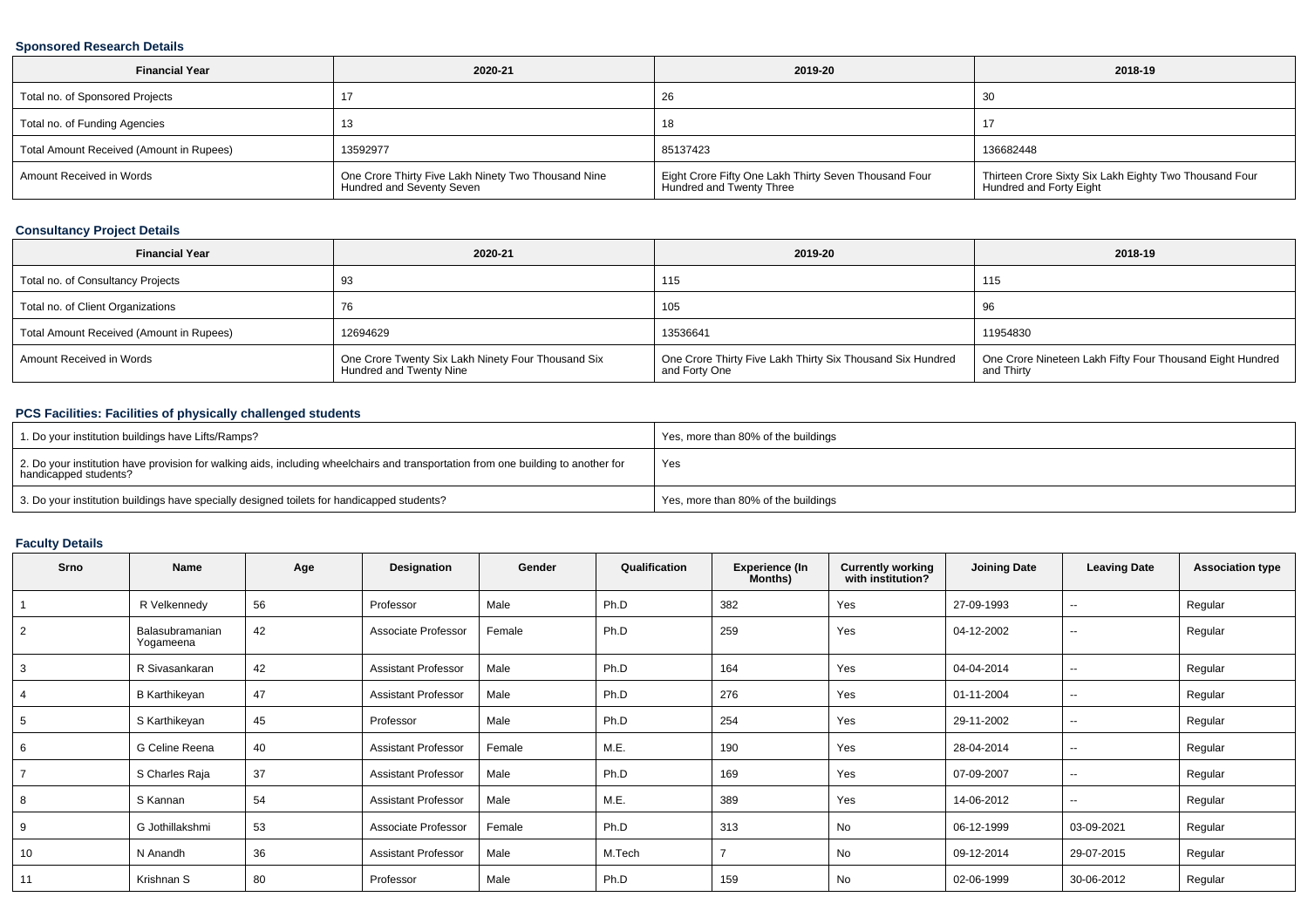| 12 | A Tamilselvi               | 56 | Professor                                           | Female | Ph.D | 383 | Yes | 16-08-1989 | $\sim$                   | Regular |
|----|----------------------------|----|-----------------------------------------------------|--------|------|-----|-----|------------|--------------------------|---------|
| 13 | M Senthamizhselvi          | 47 | <b>Assistant Professor</b>                          | Female | Ph.D | 229 | No  | 28-09-2001 | 31-07-2020               | Regular |
| 14 | S Vijayarajan              | 38 | <b>Assistant Professor</b>                          | Male   | M.E. | 80  | No  | 11-09-2007 | 17-04-2014               | Regular |
| 15 | T Manikandan               | 43 | <b>Assistant Professor</b>                          | Male   | Ph.D | 195 | No  | 15-07-2005 | 31-07-2020               | Regular |
| 16 | S Karthick                 | 37 | <b>Assistant Professor</b>                          | Male   | Ph.D | 118 | No  | 02-09-2011 | 25-06-2018               | Regular |
| 17 | Varadhan<br>Abhaikumar     | 64 | Dean / Principal /<br>Director / Vice<br>Chancellor | Male   | Ph.D | 439 | Yes | 10-12-1984 |                          | Regular |
| 18 | V Vignaraj Ananth          | 31 | <b>Assistant Professor</b>                          | Male   | Ph.D | 95  | No  | 23-12-2013 | 09-04-2021               | Regular |
| 19 | M Mahendran                | 54 | Professor                                           | Male   | Ph.D | 322 | Yes | 12-09-1997 |                          | Regular |
| 20 | T Gayathri<br>Mathanmbigai | 31 | <b>Assistant Professor</b>                          | Female | M.E. | 17  | No  | 14-06-2012 | 29-11-2013               | Regular |
| 21 | U Natarajan                | 66 | <b>Assistant Professor</b>                          | Male   | M.E. | 134 | No  | 03-01-2003 | 31-01-2014               | Regular |
| 22 | C Sridharan                | 57 | Associate Professor                                 | Male   | M.E. | 396 | Yes | 04-07-1988 | ۰.                       | Regular |
| 23 | S Sivakumar                | 53 | Associate Professor                                 | Male   | M.E. | 373 | Yes | 13-06-1990 | $\sim$                   | Regular |
| 24 | C K Babulal                | 52 | Professor                                           | Male   | Ph.D | 332 | Yes | 27-01-2000 | $\overline{\phantom{a}}$ | Regular |
| 25 | S Joseph<br>Sugunaseelan   | 63 | Associate Professor                                 | Male   | M.E. | 368 | No  | 24-07-1985 | 31-10-2015               | Regular |
| 26 | J Shanmugapriya            | 42 | <b>Assistant Professor</b>                          | Female | Ph.D | 132 | No  | 11-08-2008 | 14-07-2019               | Regular |
| 27 | Rajamony sukanesh          | 61 | Associate Professor                                 | Female | Ph.D | 399 | No  | 30-07-1985 | 31-05-2018               | Regular |
| 28 | T Manju                    | 32 | <b>Assistant Professor</b>                          | Female | M.E. | 92  | No  | 24-12-2012 | 31-07-2020               | Regular |
| 29 | Divya A                    | 30 | <b>Assistant Professor</b>                          | Female | M.E. | 29  | No  | 26-05-2014 | 01-11-2016               | Regular |
| 30 | J Umar Mohamed             | 41 | <b>Assistant Professor</b>                          | Male   | M.E. | 123 | No  | 07-06-2010 | 31-07-2020               | Regular |
| 31 | D Nelson Jayakumar         | 41 | <b>Assistant Professor</b>                          | Male   | Ph.D | 133 | Yes | 24-06-2013 | $\overline{\phantom{a}}$ | Regular |
| 32 | S Dhanasekaran             | 62 | Associate Professor                                 | Male   | Ph.D | 339 | No  | 02-07-1990 | 31-05-2018               | Regular |
| 33 | Chockalingam K             | 55 | Professor                                           | Male   | Ph.D | 379 | Yes | 01-12-1994 |                          | Regular |
| 34 | M Lavanya                  | 30 | <b>Assistant Professor</b>                          | Female | M.E. | 18  | No  | 01-07-2015 | 23-12-2016               | Regular |
| 35 | R JEGAN                    | 29 | <b>Assistant Professor</b>                          | Male   | M.E. | 40  | No  | 22-06-2015 | 16-10-2018               | Regular |
| 36 | <b>B SANKAR</b>            | 28 | <b>Assistant Professor</b>                          | Male   | M.E. | 38  | No  | 05-07-2017 | 31-08-2020               | Regular |
| 37 | <b>M KARTHIC</b>           | 30 | <b>Assistant Professor</b>                          | Male   | M.E. | 76  | Yes | 02-01-2017 | $\sim$                   | Regular |
| 38 | M VELAYUDHAM               | 41 | <b>Assistant Professor</b>                          | Male   | Ph.D | 147 | Yes | 21-07-2017 | ш.                       | Regular |
| 39 | G Chitra                   | 51 | Professor                                           | Female | Ph.D | 313 | Yes | 09-01-1998 | ш.                       | Regular |
| 40 | Mathan Nanjan<br>Suresh    | 46 | <b>Assistant Professor</b>                          | Male   | Ph.D | 301 | Yes | 04-06-2003 | $\sim$                   | Regular |
| 41 | <b>B</b> Brucelee          | 42 | <b>Assistant Professor</b>                          | Male   | M.E. | 199 | No  | 24-06-2013 | 10-05-2021               | Regular |
| 42 | Govindasamy<br>Ananthi     | 42 | <b>Assistant Professor</b>                          | Female | Ph.D | 240 | Yes | 06-07-2006 | ۰.                       | Regular |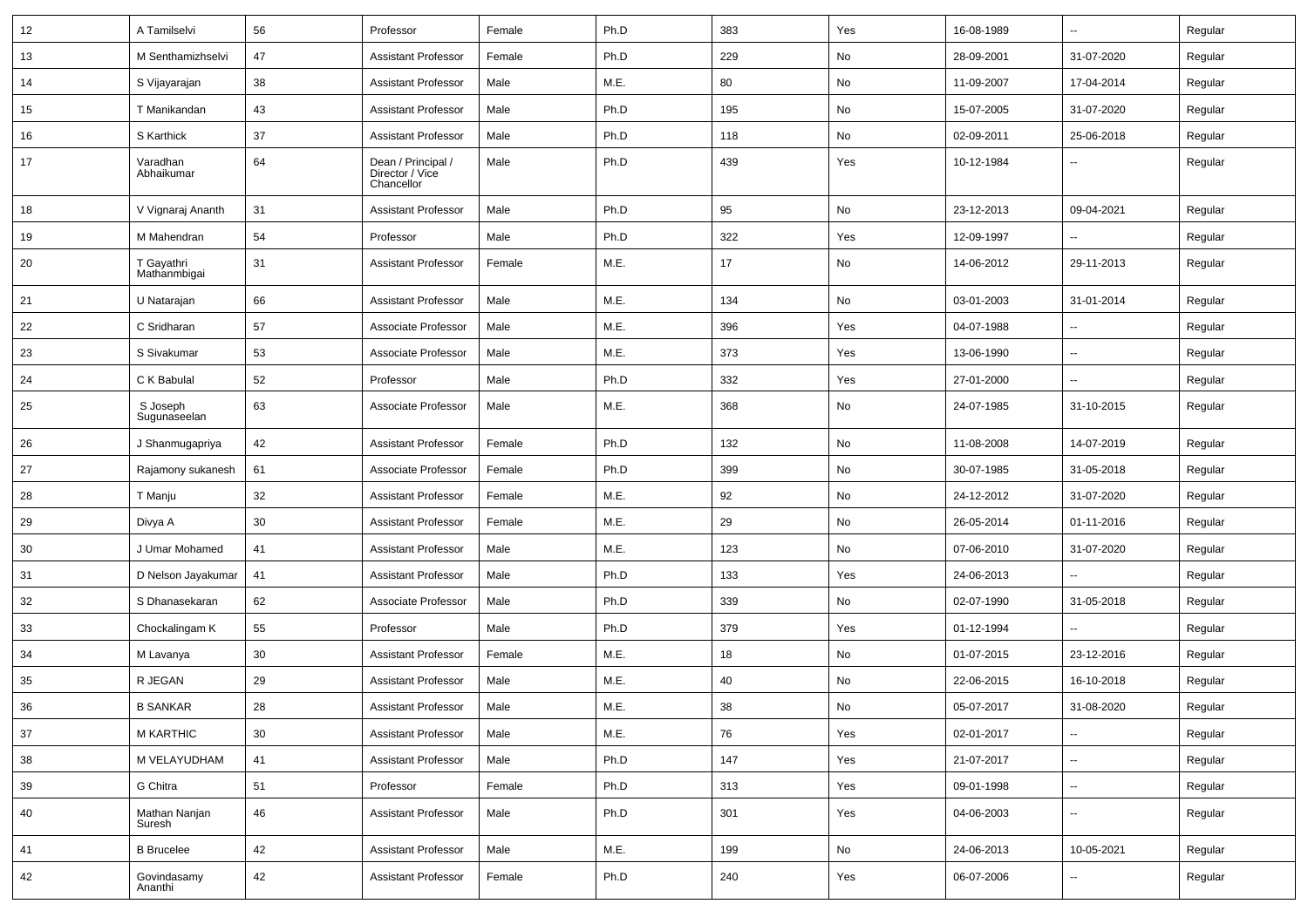| 43 | V Balasubramani                  | 46 | <b>Assistant Professor</b> | Male   | Ph.D | 279 | Yes | 07-11-2001 | $\sim$                   | Regular |
|----|----------------------------------|----|----------------------------|--------|------|-----|-----|------------|--------------------------|---------|
| 44 | R Medeswaran                     | 44 | <b>Assistant Professor</b> | Male   | Ph.D | 274 | No  | 13-09-2007 | 09-03-2021               | Regular |
| 45 | R Ponnudurai                     | 53 | <b>Assistant Professor</b> | Male   | Ph.D | 395 | Yes | 17-03-2003 | --                       | Regular |
| 46 | V Gnanaraj                       | 56 | Professor                  | Male   | Ph.D | 426 | Yes | 01-12-1989 |                          | Regular |
| 47 | M Kameswari                      | 49 | Associate Professor        | Female | Ph.D | 251 | No  | 02-12-1999 | 31-07-2020               | Regular |
| 48 | M Vijayalakshmi                  | 41 | Associate Professor        | Female | Ph.D | 193 | Yes | 08-07-2004 |                          | Regular |
| 49 | N Vinayaga<br>Murugapandi        | 34 | <b>Assistant Professor</b> | Male   | M.E. | 13  | No  | 14-06-2012 | 26-07-2013               | Regular |
| 50 | T Velrajan                       | 57 | Professor                  | Male   | Ph.D | 408 | Yes | 02-12-1994 | ш.                       | Regular |
| 51 | D Ravindran                      | 55 | <b>Assistant Professor</b> | Male   | Ph.D | 202 | No  | 31-08-2007 | 03-09-2021               | Regular |
| 52 | M Ramkumar                       | 42 | <b>Assistant Professor</b> | Male   | M.E. | 55  | No  | 19-12-2014 | 14-07-2019               | Regular |
| 53 | S Arul Mary                      | 51 | Professor                  | Female | Ph.D | 334 | Yes | 15-12-1997 |                          | Regular |
| 54 | P S Manoharan                    | 50 | Associate Professor        | Male   | Ph.D | 295 | Yes | 21-06-2006 | $\overline{\phantom{a}}$ | Regular |
| 55 | P Karthikeyan                    | 40 | Associate Professor        | Male   | Ph.D | 202 | Yes | 13-09-2007 | $\sim$                   | Regular |
| 56 | M C Sundarraja                   | 50 | Professor                  | Male   | Ph.D | 271 | Yes | 06-12-1999 | $\sim$                   | Regular |
| 57 | S Mercy Shalinie                 | 52 | Professor                  | Female | Ph.D | 341 | Yes | 10-02-1999 | Ξ.                       | Regular |
| 58 | T Subhulakshmi                   | 43 | <b>Assistant Professor</b> | Female | M.E. | 134 | No  | 27-09-2001 | 20-10-2012               | Regular |
| 59 | G Prakash                        | 40 | <b>Assistant Professor</b> | Male   | M.E. | 80  | No  | 18-06-2007 | 03-02-2014               | Regular |
| 60 | Radha Kalirathnam                | 59 | Professor                  | Female | Ph.D | 396 | No  | 02-07-1990 | 28-02-2020               | Regular |
| 61 | V Suresh Kumar                   | 48 | Professor                  | Male   | Ph.D | 305 | Yes | 02-06-1997 |                          | Regular |
| 62 | M Muthuramalingam                | 32 | <b>Assistant Professor</b> | Male   | M.E. | 33  | No  | 13-06-2013 | 09-03-2016               | Regular |
| 63 | Kottaisamy<br>Muniasamy          | 55 | Professor                  | Male   | Ph.D | 361 | Yes | 30-07-2010 | Ξ.                       | Regular |
| 64 | <b>B</b> Sivagurunathan          | 61 | Associate Professor        | Male   | Ph.D | 414 | No  | 06-09-1984 | 31-05-2018               | Regular |
| 65 | K Indira                         | 36 | <b>Assistant Professor</b> | Female | Ph.D | 109 | Yes | 14-06-2012 | $\sim$                   | Regular |
| 66 | C Santhiya                       | 35 | <b>Assistant Professor</b> | Female | M.E. | 134 | Yes | 24-12-2012 | ۰.                       | Regular |
| 67 | Balakrishnan<br>Manimegalai      | 52 | Professor                  | Female | Ph.D | 311 | Yes | 27-08-1999 | $\overline{\phantom{a}}$ | Regular |
| 68 | C Muruganantham                  | 59 | Professor                  | Male   | Ph.D | 417 | No  | 31-07-1985 | 31-10-2019               | Regular |
| 69 | Duraisamy Gracia<br>Nirmala Rani | 38 | <b>Assistant Professor</b> | Female | Ph.D | 165 | Yes | 05-10-2007 | $\sim$                   | Regular |
| 70 | G Kanagaraj                      | 50 | Associate Professor        | Male   | Ph.D | 308 | Yes | 14-12-2000 | u.                       | Regular |
| 71 | Sadhasivam<br>Parthasarathi      | 32 | <b>Assistant Professor</b> | Male   | M.E. | 127 | Yes | 23-12-2014 | $\overline{\phantom{a}}$ | Regular |
| 72 | M Manimegalan                    | 29 | <b>Assistant Professor</b> | Male   | M.E. | 39  | No  | 13-04-2016 | 14-07-2019               | Regular |
| 73 | <b>B</b> Praveenkumar            | 29 | <b>Assistant Professor</b> | Male   | M.E. | 80  | Yes | 09-05-2016 | --                       | Regular |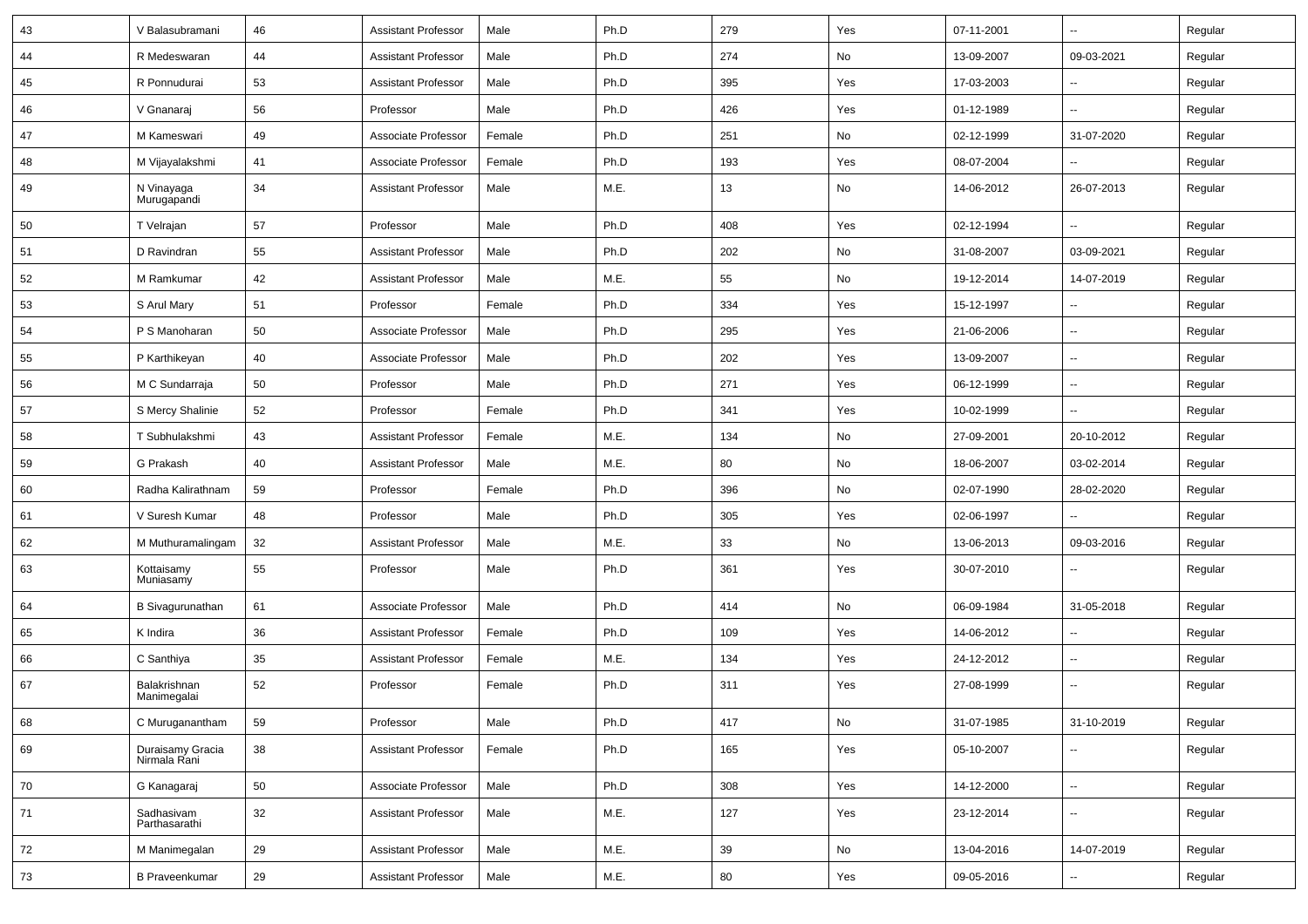| 74  | <b>M KIRITHIKA</b>              | 35 | Assistant Professor                                 | Female | M.E.   | 18  | No         | 12-01-2017 | 22-06-2018               | Regular |
|-----|---------------------------------|----|-----------------------------------------------------|--------|--------|-----|------------|------------|--------------------------|---------|
| 75  | <b>K PARTHIBAN</b>              | 29 | <b>Assistant Professor</b>                          | Male   | M.E.   | 25  | No         | 03-04-2017 | 20-05-2019               | Regular |
| 76  | M Ramasamy                      | 49 | <b>Assistant Professor</b>                          | Male   | M.E.   | 276 | Yes        | 13-07-1998 |                          | Regular |
| 77  | Balakrishnan<br>Sathyabama      | 41 | Associate Professor                                 | Female | Ph.D   | 222 | Yes        | 02-01-2003 | $\overline{\phantom{a}}$ | Regular |
| 78  | N Jawahar                       | 61 | Professor                                           | Male   | Ph.D   | 434 | No         | 21-08-1989 | 25-05-2018               | Regular |
| 79  | ML Mahadevan                    | 47 | Associate Professor                                 | Male   | Ph.D   | 281 | Yes        | 10-09-2004 |                          | Regular |
| 80  | Karuppiah<br>Vasudevan          | 40 | <b>Assistant Professor</b>                          | Male   | Ph.D   | 193 | Yes        | 18-06-2007 |                          | Regular |
| 81  | V Mahesh                        | 39 | <b>Assistant Professor</b>                          | Male   | Ph.D   | 144 | No         | 10-09-2007 | 14-07-2019               | Regular |
| 82  | M Palaninatha Raja              | 51 | Dean / Principal /<br>Director / Vice<br>Chancellor | Male   | Ph.D   | 323 | Yes        | 01-08-1997 | $\overline{\phantom{a}}$ | Regular |
| 83  | Arumugam<br>Banumathi           | 58 | Associate Professor                                 | Female | Ph.D   | 233 | No         | 26-11-2001 | 31-01-2021               | Regular |
| 84  | A P Pushpalatha                 | 48 | Associate Professor                                 | Female | Ph.D   | 336 | No         | 01-12-1999 | 03-09-2021               | Regular |
| 85  | P S Boopathi<br>Manickam        | 60 | Professor                                           | Male   | Ph.D   | 346 | No         | 04-02-1991 | 31-07-2019               | Regular |
| 86  | T Prathiba                      | 41 | <b>Assistant Professor</b>                          | Female | M.E.   | 73  | No         | 21-06-2006 | 11-07-2012               | Regular |
| 87  | R K Jaishree<br>Karthiga        | 34 | <b>Assistant Professor</b>                          | Female | Ph.D   | 110 | No         | 07-06-2010 | 14-07-2019               | Regular |
| 88  | A L Subramanian                 | 44 | <b>Assistant Professor</b>                          | Male   | Ph.D   | 286 | Yes        | 18-06-2007 | $\overline{\phantom{a}}$ | Regular |
| 89  | V Shivasankar                   | 46 | <b>Assistant Professor</b>                          | Male   | Ph.D   | 84  | No         | 18-06-2007 | 05-06-2014               | Regular |
| 90  | S Sridevi                       | 38 | Associate Professor                                 | Female | Ph.D   | 180 | Yes        | 06-07-2006 |                          | Regular |
| 91  | V Prakash                       | 48 | Associate Professor                                 | Male   | Ph.D   | 256 | No         | 13-03-2002 | 24-12-2021               | Regular |
| 92  | Seenivasan Raju                 | 60 | Professor                                           | Female | Ph.D   | 423 | No         | 31-08-1984 | 31-05-2019               | Regular |
| 93  | G Thiraviaselvi                 | 31 | <b>Assistant Professor</b>                          | Female | M.Tech | 62  | No         | 06-06-2014 | 14-07-2019               | Regular |
| 94  | Sivaraj Ponmalar                | 45 | <b>Assistant Professor</b>                          | Female | Ph.D   | 219 | No         | 15-07-2005 | 31-07-2020               | Regular |
| 95  | M Babu                          | 41 | Assistant Professor                                 | Male   | M.E.   | 60  | No         | 13-09-2007 | 30-08-2012               | Regular |
| 96  | S Gilbert Nancy                 | 39 | <b>Assistant Professor</b>                          | Female | M.E.   | 64  | No         | 03-11-2008 | 06-02-2014               | Regular |
| 97  | S Kaliappan                     | 63 | Professor                                           | Male   | Ph.D   | 18  | ${\sf No}$ | 11-11-2013 | 01-06-2015               | Regular |
| 98  | M Vigneshwari                   | 32 | <b>Assistant Professor</b>                          | Female | M.E.   | 70  | No         | 14-06-2012 | 01-04-2018               | Regular |
| 99  | M Geethanjali                   | 52 | Professor                                           | Female | Ph.D   | 374 | Yes        | 06-12-1999 | $\sim$                   | Regular |
| 100 | C Deisy                         | 48 | Professor                                           | Female | Ph.D   | 246 | Yes        | 05-01-2001 | $\sim$                   | Regular |
| 101 | A M Rajeswari                   | 52 | <b>Assistant Professor</b>                          | Female | Ph.D   | 207 | No         | 07-07-2003 | 31-07-2020               | Regular |
| 102 | S Karthiga                      | 33 | <b>Assistant Professor</b>                          | Female | M.E.   | 120 | Yes        | 14-06-2012 | $\sim$                   | Regular |
| 103 | Sindha Mohamed<br>Mansoor Roomi | 52 | Professor                                           | Male   | Ph.D   | 275 | Yes        | 06-08-2002 | $\sim$                   | Regular |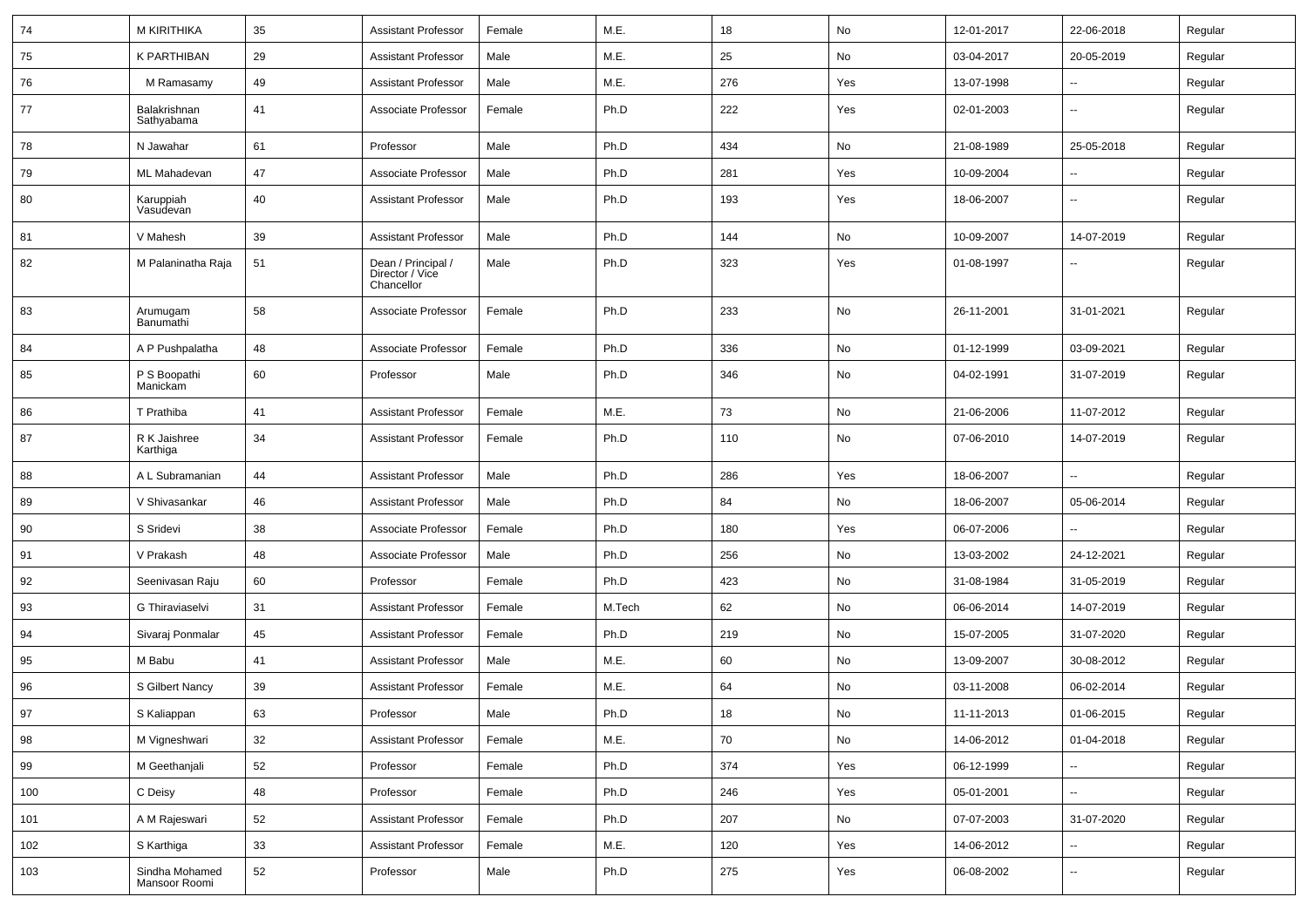| 104 | M Ayswarya Devi                     | 32 | <b>Assistant Professor</b> | Female | M.E.    | 18  | No  | 15-07-2014 | 18-01-2016               | Regular |
|-----|-------------------------------------|----|----------------------------|--------|---------|-----|-----|------------|--------------------------|---------|
| 105 | A Samuel Raja                       | 48 | <b>Assistant Professor</b> | Male   | Ph.D    | 235 | Yes | 13-09-2007 | -−                       | Regular |
| 106 | R Helen                             | 40 | <b>Assistant Professor</b> | Female | Ph.D    | 231 | Yes | 24-07-2006 | --                       | Regular |
| 107 | Veppadapu raman<br>Venkatasubramani | 48 | <b>Assistant Professor</b> | Male   | Ph.D    | 298 | Yes | 03-06-2008 | --                       | Regular |
| 108 | A Manoharan                         | 59 | Associate Professor        | Male   | M.E.    | 372 | No  | 01-07-1991 | 31-03-2020               | Regular |
| 109 | M M Devarajan                       | 31 | <b>Assistant Professor</b> | Male   | M.E.    | 96  | Yes | 09-09-2015 | -−                       | Regular |
| 110 | A Ramalinga<br>Chandrasekar         | 39 | <b>Assistant Professor</b> | Male   | Ph.D    | 188 | Yes | 06-08-2021 | $\overline{\phantom{a}}$ | Regular |
| 111 | S SIVASANGARI                       | 27 | Assistant Professor        | Female | M.Tech  | 58  | No  | 09-01-2017 | 01-11-2021               | Regular |
| 112 | S MANIKANDAN                        | 32 | <b>Assistant Professor</b> | Male   | M.E.    | 53  | Yes | 22-03-2017 | н.                       | Regular |
| 113 | Kaluvan Hariharan                   | 47 | Associate Professor        | Female | Ph.D    | 258 | Yes | 15-01-2001 | $\sim$                   | Regular |
| 114 | Kaleeswaran<br>Rajeswari            | 48 | <b>Assistant Professor</b> | Female | Ph.D    | 334 | Yes | 05-12-2003 | --                       | Regular |
| 115 | M S Govardhanan                     | 43 | <b>Assistant Professor</b> | Male   | Ph.D    | 260 | Yes | 05-03-2012 | -−                       | Regular |
| 116 | R Muruganandham                     | 49 | <b>Assistant Professor</b> | Male   | Ph.D    | 223 | No  | 27-11-2003 | 25-02-2017               | Regular |
| 117 | P Maran                             | 52 | Professor                  | Male   | Ph.D    | 323 | Yes | 13-03-2002 |                          | Regular |
| 118 | D P Vijayalakshmi                   | 38 | <b>Assistant Professor</b> | Female | Ph.D    | 24  | No  | 02-06-2014 | 26-05-2016               | Regular |
| 119 | N Kamaraj                           | 59 | Professor                  | Male   | Ph.D    | 464 | Yes | 02-07-1990 | Ξ.                       | Regular |
| 120 | S Jeya Bharathi                     | 55 | Professor                  | Female | Ph.D    | 358 | Yes | 03-09-1998 | $\sim$                   | Regular |
| 121 | <b>B</b> Vigneshwaran               | 40 | <b>Assistant Professor</b> | Male   | Ph.D    | 142 | No  | 19-06-2006 | 12-03-2018               | Regular |
| 122 | A Malini                            | 39 | <b>Assistant Professor</b> | Female | Ph.D    | 166 | Yes | 26-09-2007 |                          | Regular |
| 123 | T Lakshmi                           | 43 | Assistant Professor        | Female | Ph.D    | 144 | No  | 11-09-2008 | 31-07-2020               | Regular |
| 124 | Elangovan<br>Murugavalli            | 46 | <b>Assistant Professor</b> | Female | Ph.D    | 249 | Yes | 04-10-2006 | -−                       | Regular |
| 125 | T Manichandran                      | 33 | <b>Assistant Professor</b> | Male   | Ph.D    | 103 | Yes | 19-12-2012 | -−                       | Regular |
| 126 | S Sudha                             | 53 | Assistant Professor        | Female | Ph.D    | 182 | No  | 06-07-2004 | 14-07-2019               | Regular |
| 127 | G Madhupriya                        | 38 | Assistant Professor        | Female | Ph.D    | 181 | Yes | 18-06-2007 | -−                       | Regular |
| 128 | M Varatharajan                      | 35 | <b>Assistant Professor</b> | Male   | M.E.    | 138 | No  | 14-06-2012 | 20-12-2021               | Regular |
| 129 | A M Abirami                         | 44 | <b>Assistant Professor</b> | Female | Ph.D    | 226 | Yes | 07-06-2010 | -−                       | Regular |
| 130 | H Sri Vinodhini                     | 32 | <b>Assistant Professor</b> | Female | M. Phil | 109 | Yes | 14-06-2012 | Щ,                       | Regular |
| 131 | Raja Lavanya                        | 35 | <b>Assistant Professor</b> | Female | M.E.    | 124 | Yes | 24-03-2014 | Щ,                       | Regular |
| 132 | M Premkumar                         | 41 | <b>Assistant Professor</b> | Male   | M.E.    | 102 | No  | 07-07-2004 | 12-12-2012               | Regular |
| 133 | N K<br>Chandrasekaran               | 64 | Associate Professor        | Male   | M. Phil | 260 | No  | 15-10-1993 | 28-02-2015               | Regular |
| 134 | P Venkatesh                         | 51 | Professor                  | Male   | Ph.D    | 343 | Yes | 01-12-1994 | $\sim$                   | Regular |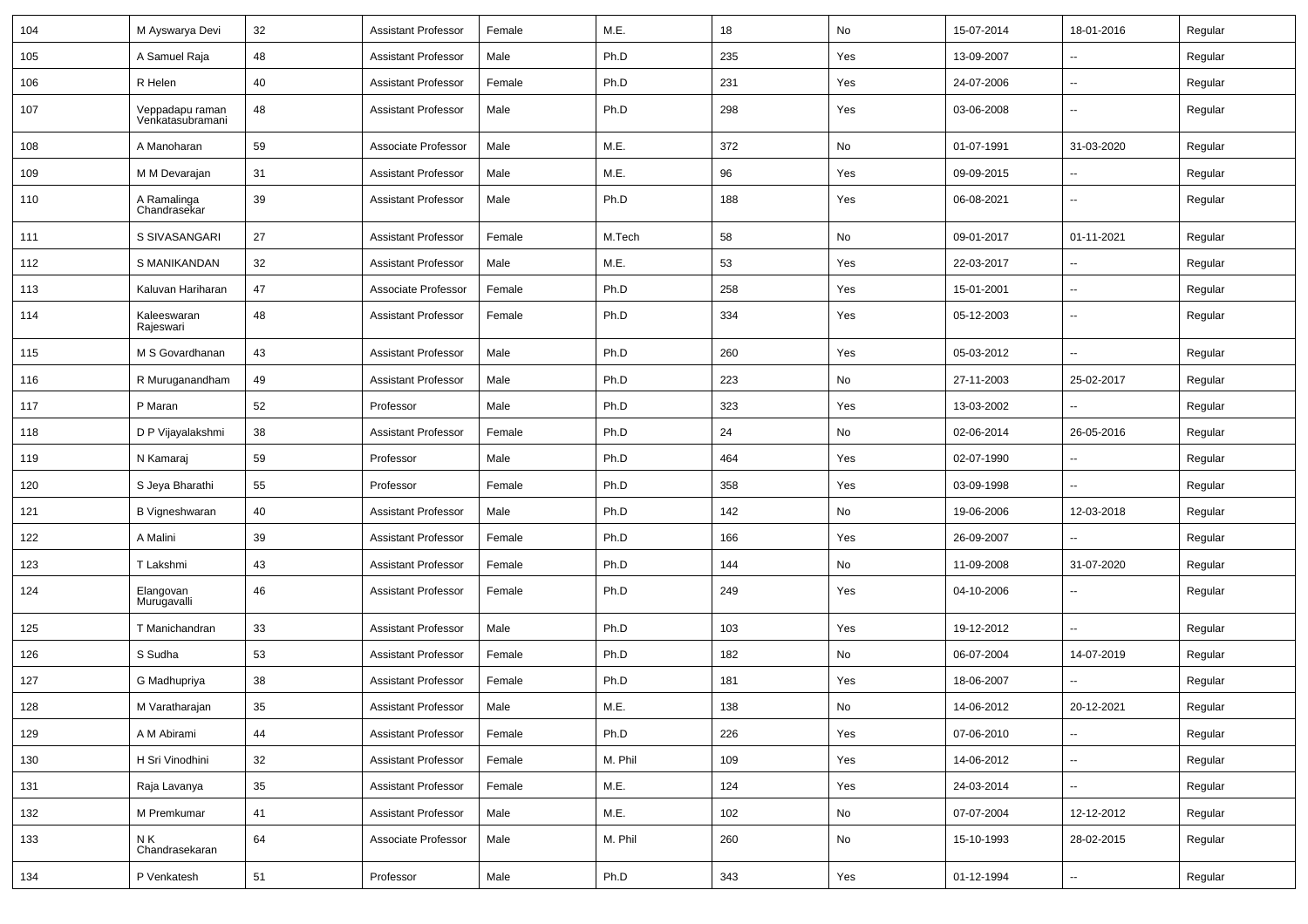| 135 | V Saravanan                              | 52 | Professor                  | Male   | Ph.D | 338 | Yes           | 11-06-1997 | $\overline{\phantom{a}}$ | Regular |
|-----|------------------------------------------|----|----------------------------|--------|------|-----|---------------|------------|--------------------------|---------|
| 136 | R Indrajith Krishnan                     | 36 | <b>Assistant Professor</b> | Male   | M.E. | 157 | Yes           | 29-07-2013 | $\sim$                   | Regular |
| 137 | M Sivakumar                              | 52 | Associate Professor        | Male   | M.E. | 334 | Yes           | 21-09-2001 | $\overline{\phantom{a}}$ | Regular |
| 138 | <b>B</b> Subbulakshmi                    | 41 | <b>Assistant Professor</b> | Female | Ph.D | 216 | Yes           | 07-07-2003 | $\overline{\phantom{a}}$ | Regular |
| 139 | Sundarajan<br>Jayaraman<br>Thiruvengadam | 51 | Professor                  | Male   | Ph.D | 331 | Yes           | 10-06-1996 | $\overline{\phantom{a}}$ | Regular |
| 140 | J John Shiny                             | 31 | <b>Assistant Professor</b> | Female | M.E. | 67  | No            | 20-12-2013 | 14-07-2019               | Regular |
| 141 | Ramasamy<br>Alagumalai<br>Alağuraja      | 46 | Associate Professor        | Male   | Ph.D | 211 | Yes           | 05-12-2003 |                          | Regular |
| 142 | Balaji<br>Sivaramakrishnan               | 40 | <b>Assistant Professor</b> | Male   | Ph.D | 217 | Yes           | 07-06-2010 | $\sim$                   | Regular |
| 143 | V Dhanalakshmi                           | 61 | Associate Professor        | Female | Ph.D | 375 | No            | 20-07-1987 | 31-05-2018               | Regular |
| 144 | Kumaravel Kalyani                        | 41 | <b>Assistant Professor</b> | Female | Ph.D | 132 | No            | 11-08-2008 | 14-07-2019               | Regular |
| 145 | J Sadhana                                | 28 | <b>Assistant Professor</b> | Female | M.E. | 4   | No            | 12-01-2017 | 31-05-2017               | Regular |
| 146 | S Subramanian                            | 30 | <b>Assistant Professor</b> | Male   | M.E. | 13  | No            | 02-06-2014 | 20-07-2015               | Regular |
| 147 | A Prakash                                | 32 | <b>Assistant Professor</b> | Male   | M.E. | 50  | No            | 26-05-2016 | 31-07-2020               | Regular |
| 148 | G S JEGAN                                | 29 | <b>Assistant Professor</b> | Male   | M.E. | 29  | No            | 05-07-2017 | 13-12-2019               | Regular |
| 149 | N GAYATHRI                               | 28 | <b>Assistant Professor</b> | Female | M.E. | 18  | No            | 28-12-2016 | 16-07-2018               | Regular |
| 150 | Lakshmi<br>Ravikularaman Karl<br>Marx    | 54 | Associate Professor        | Male   | Ph.D | 279 | No            | 14-12-2000 | 31-07-2020               | Regular |
| 151 | S Julius Fusic                           | 33 | <b>Assistant Professor</b> | Male   | M.E. | 107 | Yes           | 11-08-2014 | $\overline{\phantom{a}}$ | Regular |
| 152 | M Balamurali                             | 39 | <b>Assistant Professor</b> | Male   | Ph.D | 192 | Yes           | 06-07-2006 |                          | Regular |
| 153 | J L Sugumar                              | 63 | Associate Professor        | Male   | M.E. | 414 | No            | 03-02-1982 | 29-02-2016               | Regular |
| 154 | M Surya                                  | 31 | <b>Assistant Professor</b> | Female | M.E. | 13  | No            | 04-12-2014 | 22-01-2016               | Regular |
| 155 | P Vairaprakash                           | 32 | <b>Assistant Professor</b> | Male   | M.E. | 34  | No            | 28-06-2014 | 30-04-2017               | Regular |
| 156 | V Ravisankar                             | 51 | Assistant Professor        | Male   | Ph.D | 139 | Yes           | 29-12-2009 | $\overline{\phantom{a}}$ | Regular |
| 157 | C S Senthilkumar                         | 44 | <b>Assistant Professor</b> | Male   | Ph.D | 278 | Yes           | 16-08-2010 |                          | Regular |
| 158 | M Sivanantha<br>Saraswathy               | 44 | Assistant Professor        | Female | Ph.D | 252 | $\mathsf{No}$ | 01-07-2007 | 03-09-2021               | Regular |
| 159 | T Sadasivan                              | 63 | Associate Professor        | Male   | Ph.D | 400 | No            | 01-07-1983 | 31-05-2016               | Regular |
| 160 | N Sankara<br>Subramanian                 | 56 | Professor                  | Male   | Ph.D | 374 | Yes           | 22-07-1998 | $\sim$                   | Regular |
| 161 | K Dhanalakshmi                           | 42 | Assistant Professor        | Female | M.E. | 112 | No            | 05-12-2003 | 18-02-2013               | Regular |
| 162 | S Prasanna                               | 42 | <b>Assistant Professor</b> | Male   | Ph.D | 217 | Yes           | 12-07-2004 | $\sim$                   | Regular |
| 163 | K Narashima<br>Mallikarjunan             | 39 | Assistant Professor        | Male   | Ph.D | 179 | Yes           | 06-08-2008 | $\sim$                   | Regular |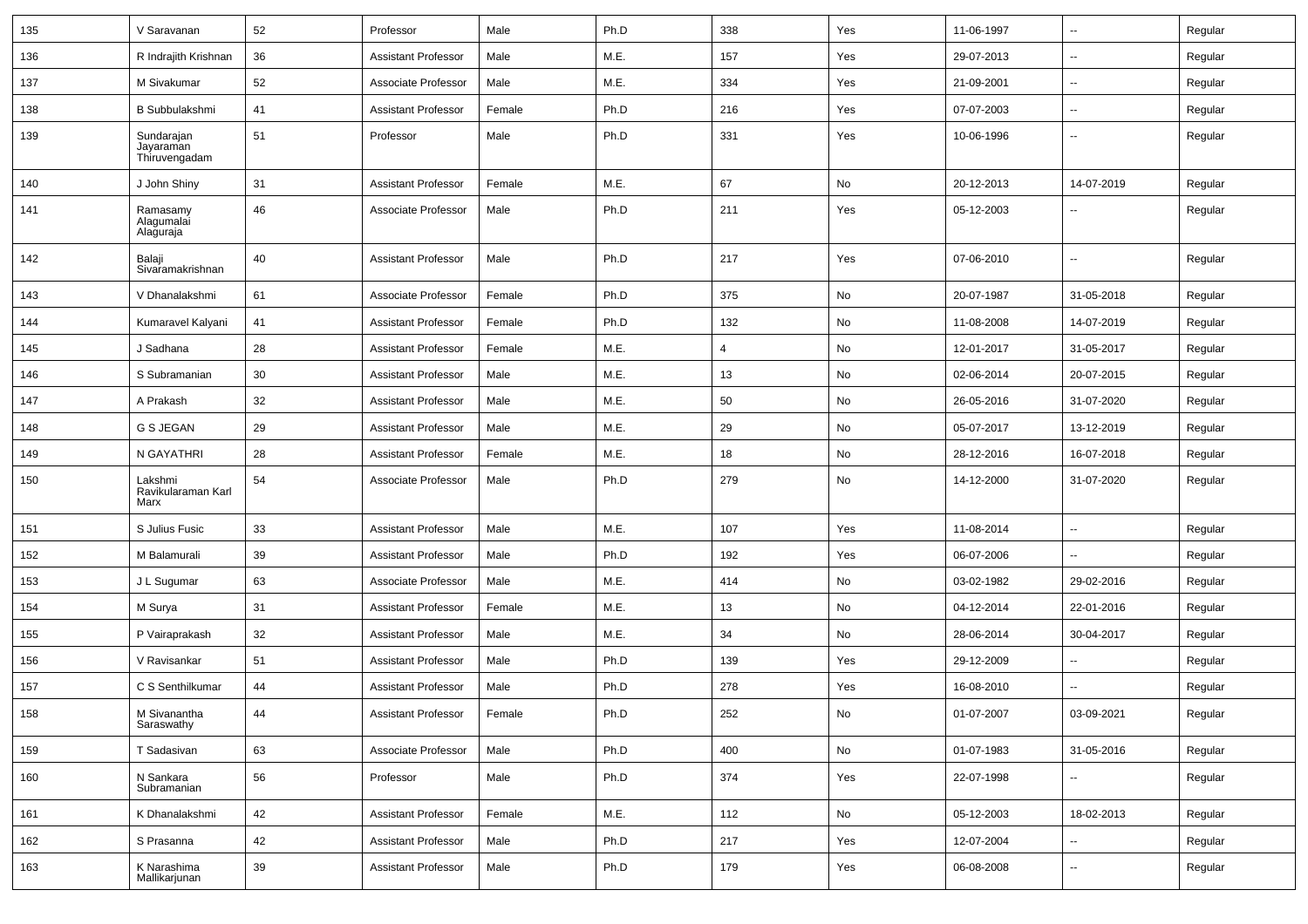| 164 | D Tamilselvi                       | 51 | Associate Professor        | Female | Ph.D   | 300            | Yes | 07-07-2003 | $\sim$                   | Regular |
|-----|------------------------------------|----|----------------------------|--------|--------|----------------|-----|------------|--------------------------|---------|
| 165 | M Nirmala Devi                     | 38 | <b>Assistant Professor</b> | Female | Ph.D   | 156            | Yes | 18-01-2012 | -−                       | Regular |
| 166 | R Vasuki                           | 59 | Professor                  | Female | Ph.D   | 456            | No  | 11-07-1988 | 31-03-2020               | Regular |
| 167 | R Suganya                          | 39 | Associate Professor        | Female | Ph.D   | 180            | Yes | 10-07-2006 |                          | Regular |
| 168 | S Selvakumar                       | 50 | <b>Assistant Professor</b> | Male   | Ph.D   | 128            | No  | 10-07-2002 | 21-01-2013               | Regular |
| 169 | K Arunachalam                      | 61 | Professor                  | Male   | Ph.D   | 383            | No  | 26-11-1986 | 31-05-2018               | Regular |
| 170 | J Thangarathi                      | 41 | <b>Assistant Professor</b> | Female | M.E.   | 12             | No  | 14-06-2012 | 01-07-2013               | Regular |
| 171 | S Latha                            | 56 | Professor                  | Female | Ph.D   | 297            | Yes | 01-10-1997 |                          | Regular |
| 172 | R<br>Sankaranarayanan              | 33 | <b>Assistant Professor</b> | Male   | M.E.   | 91             | Yes | 20-12-2013 | $\overline{\phantom{a}}$ | Regular |
| 173 | M K Kavitha Devi                   | 48 | Professor                  | Female | Ph.D   | 309            | Yes | 01-10-2001 | ۵.                       | Regular |
| 174 | R Chellamani                       | 58 | <b>Assistant Professor</b> | Male   | M.Tech | 230            | No  | 28-07-2003 | 14-07-2019               | Regular |
| 175 | Sivasubramanian<br>Rajaram         | 48 | Professor                  | Male   | Ph.D   | 275            | Yes | 01-08-1998 |                          | Regular |
| 176 | S Thiruchadai<br>Pandeeswari       | 34 | <b>Assistant Professor</b> | Female | M.E.   | 113            | Yes | 02-02-2014 | --                       | Regular |
| 177 | Thangavelu Aruna                   | 52 | <b>Assistant Professor</b> | Female | Ph.D   | 254            | No  | 01-01-2001 | 14-07-2019               | Regular |
| 178 | R Rajan Prakash                    | 44 | Associate Professor        | Male   | Ph.D   | 252            | Yes | 01-12-2005 | $\overline{\phantom{a}}$ | Regular |
| 179 | C Paramasivam                      | 46 | Professor                  | Male   | Ph.D   | 284            | Yes | 06-12-1999 | $\sim$                   | Regular |
| 180 | PL K Palaniappan                   | 52 | Professor                  | Male   | Ph.D   | 341            | Yes | 02-06-1997 | $\overline{\phantom{a}}$ | Regular |
| 181 | C Selvakumar                       | 32 | <b>Assistant Professor</b> | Male   | M.E.   | 111            | Yes | 19-06-2015 | $\overline{\phantom{a}}$ | Regular |
| 182 | H Ramesh                           | 45 | <b>Assistant Professor</b> | Male   | M.E.   | 292            | Yes | 30-03-2015 | --                       | Regular |
| 183 | N Brinda Lakshmi                   | 30 | <b>Assistant Professor</b> | Female | M.Tech | $\overline{4}$ | No  | 28-03-2016 | 19-08-2016               | Regular |
| 184 | R SUGANYA                          | 32 | <b>Assistant Professor</b> | Female | M.Tech | 37             | No  | 07-07-2017 | 31-07-2020               | Regular |
| 185 | P KIRUTHIGA                        | 34 | <b>Assistant Professor</b> | Female | M.E.   | 19             | No  | 02-05-2017 | 10-12-2018               | Regular |
| 186 | N Chitra                           | 53 | <b>Assistant Professor</b> | Female | Ph.D   | 275            | Yes | 06-08-2008 |                          | Regular |
| 187 | C Vignesh                          | 32 | <b>Assistant Professor</b> | Male   | M.E.   | 78             | Yes | 22-01-2015 | $\overline{\phantom{a}}$ | Regular |
| 188 | Vivekanandan<br>Vinoth Thyagarajan | 46 | <b>Assistant Professor</b> | Male   | Ph.D   | 192            | Yes | 13-07-2005 |                          | Regular |
| 189 | <b>T</b> Vivek                     | 42 | Assistant Professor        | Male   | M.E.   | 173            | No  | 27-11-2003 | 26-02-2018               | Regular |
| 190 | S Muralidharan                     | 56 | Professor                  | Male   | Ph.D   | 422            | Yes | 15-07-1987 |                          | Regular |
| 191 | <b>B Ashok kumar</b>               | 40 | <b>Assistant Professor</b> | Male   | Ph.D   | 215            | Yes | 25-08-2008 | Ξ.                       | Regular |
| 192 | R Sanjay Kumar                     | 45 | <b>Assistant Professor</b> | Male   | Ph.D   | 252            | Yes | 28-01-2002 | $\sim$                   | Regular |
| 193 | R Rammohan                         | 55 | Professor                  | Male   | Ph.D   | 356            | Yes | 03-06-1996 | $\sim$                   | Regular |
| 194 | M Mutharasan                       | 50 | <b>Assistant Professor</b> | Male   | Ph.D   | 251            | No  | 16-10-2001 | 03-09-2021               | Regular |
| 195 | N Shivakumar                       | 41 | <b>Assistant Professor</b> | Male   | Ph.D   | 216            | Yes | 18-07-2005 |                          | Regular |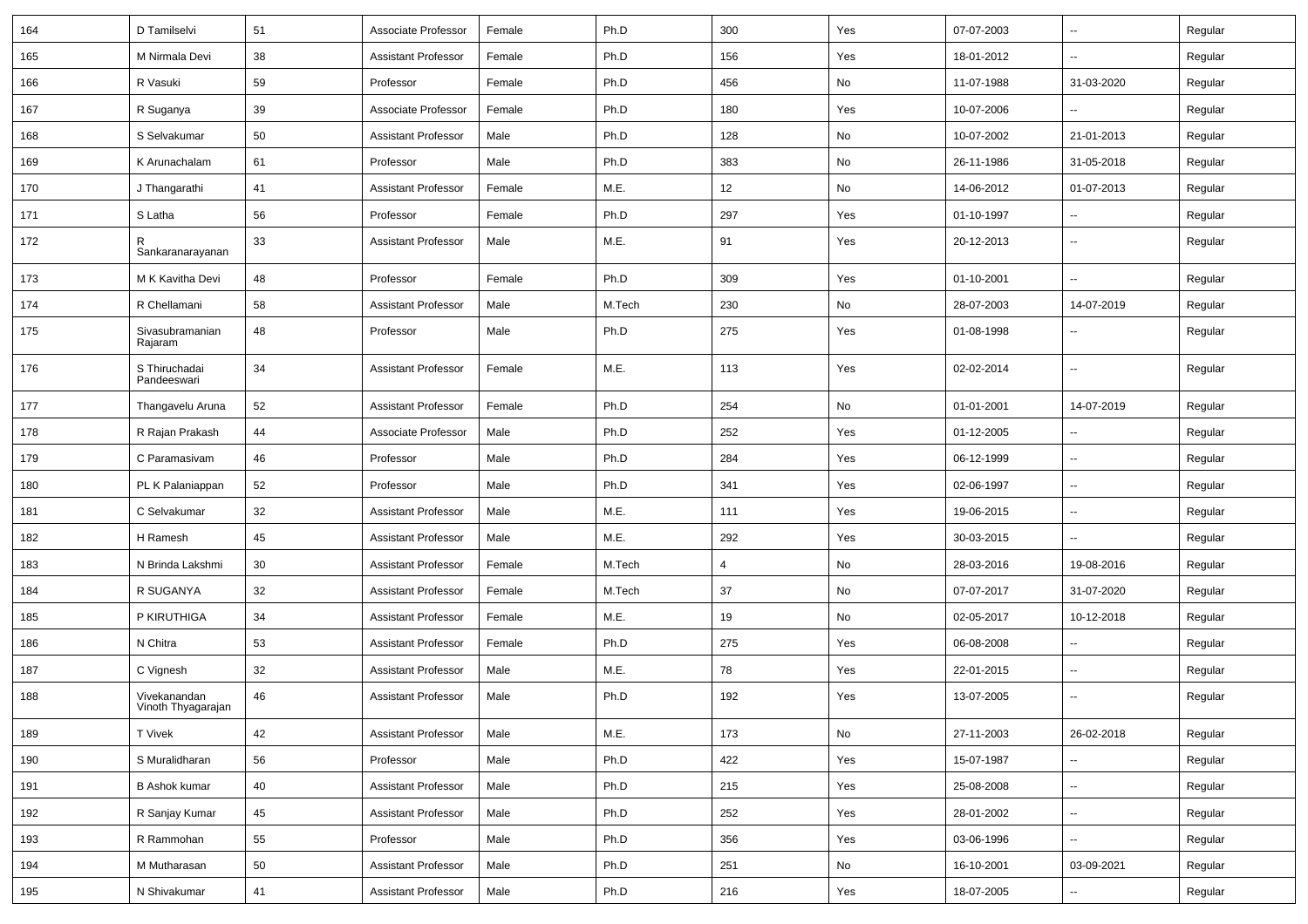| 196 | J Jenefer Ranjani                                        | 40 | <b>Assistant Professor</b> | Female | Ph.D    | 86  | No  | 15-07-2005 | 30-08-2012               | Regular |
|-----|----------------------------------------------------------|----|----------------------------|--------|---------|-----|-----|------------|--------------------------|---------|
| 197 | S Nagan                                                  | 53 | Professor                  | Male   | Ph.D    | 349 | Yes | 02-06-1997 | --                       | Regular |
| 198 | R Kodipandyan                                            | 39 | <b>Assistant Professor</b> | Male   | Ph.D    | 103 | Yes | 17-12-2012 | -−                       | Regular |
| 199 | Velkannan<br>Veerapandian                                | 38 | <b>Assistant Professor</b> | Male   | Ph.D    | 120 | Yes | 08-03-2012 | $\overline{\phantom{a}}$ | Regular |
| 200 | M P Ramkumar                                             | 42 | <b>Assistant Professor</b> | Male   | Ph.D    | 205 | Yes | 18-06-2007 | --                       | Regular |
| 201 | S Chandran                                               | 46 | Associate Professor        | Male   | Ph.D    | 266 | Yes | 18-11-2004 | $\overline{a}$           | Regular |
| 202 | K V Uma                                                  | 40 | <b>Assistant Professor</b> | Female | Ph.D    | 133 | Yes | 07-06-2010 | $\overline{\phantom{a}}$ | Regular |
| 203 | P Subramanian                                            | 59 | Associate Professor        | Male   | M. Phil | 362 | No  | 01-12-1989 | 31-08-2019               | Regular |
| 204 | Mathanagopal<br>Suganthi                                 | 61 | Associate Professor        | Female | Ph.D    | 399 | No  | 24-07-1985 | 31-05-2018               | Regular |
| 205 | P Kalyani                                                | 48 | <b>Assistant Professor</b> | Female | Ph.D    | 78  | No  | 18-06-2007 | 05-12-2013               | Regular |
| 206 | S Geetha                                                 | 42 | <b>Assistant Professor</b> | Female | Ph.D    | 120 | No  | 15-07-2004 | 09-06-2014               | Regular |
| 207 | P Chitra                                                 | 46 | Professor                  | Female | Ph.D    | 302 | Yes | 24-12-1999 |                          | Regular |
| 208 | D Rajkumar                                               | 33 | <b>Assistant Professor</b> | Male   | M.E.    | 109 | Yes | 14-06-2012 | --                       | Regular |
| 209 | N Shanmuga<br>Vadivoo                                    | 49 | Professor                  | Female | Ph.D    | 309 | Yes | 10-12-1999 | $\overline{\phantom{a}}$ | Regular |
| 210 | C Senthilkumar                                           | 45 | Associate Professor        | Male   | Ph.D    | 294 | Yes | 09-01-2001 | Ξ.                       | Regular |
| 211 | Rajkumar<br>Subramanian                                  | 46 | <b>Assistant Professor</b> | Male   | Ph.D    | 138 | No  | 04-01-2010 | 03-09-2021               | Regular |
| 212 | M Arun Fera                                              | 34 | <b>Assistant Professor</b> | Male   | M.E.    | 73  | No  | 20-06-2012 | 22-06-2018               | Regular |
| 213 | S Sujitha                                                | 33 | <b>Assistant Professor</b> | Female | M.E.    | 122 | No  | 24-12-2012 | 30-04-2020               | Regular |
| 214 | M Thangavel                                              | 32 | <b>Assistant Professor</b> | Male   | Ph.D    | 77  | No  | 16-07-2014 | 07-12-2020               | Regular |
| 215 | M Kannan                                                 | 55 | <b>Assistant Professor</b> | Male   | Ph.D    | 401 | Yes | 15-07-2011 | --                       | Regular |
| 216 | K Srithar                                                | 55 | Professor                  | Male   | Ph.D    | 369 | Yes | 19-01-2000 | $\overline{\phantom{a}}$ | Regular |
| 217 | G Kumaraguruparan                                        | 50 | Associate Professor        | Male   | Ph.D    | 352 | Yes | 15-11-2000 | $\overline{\phantom{a}}$ | Regular |
| 218 | Vasudevan<br>Rajagopalan                                 | 76 | Professor                  | Male   | Ph.D    | 600 | Yes | 01-12-1975 | $\overline{\phantom{a}}$ | Regular |
| 219 | G Balavishnu Priya                                       | 32 | <b>Assistant Professor</b> | Female | M.Sc.   | 41  | No  | 14-06-2012 | 06-11-2015               | Regular |
| 220 | R Sivakumar                                              | 39 | Assistant Professor        | Male   | M. Phil | 38  | No  | 13-05-2016 | 14-07-2019               | Regular |
| 221 | S AYSWARYA                                               | 28 | <b>Assistant Professor</b> | Female | M.E.    | 28  | No  | 05-07-2017 | 15-11-2019               | Regular |
| 222 | S RAJKUMAR                                               | 40 | <b>Assistant Professor</b> | Male   | M.E.    | 88  | Yes | 05-07-2017 | -−                       | Regular |
| 223 | Moola<br>Seetharamaiyer<br>Kasiviswanathan<br>Manikandan | 46 | Associate Professor        | Male   | Ph.D    | 272 | Yes | 16-11-2001 | $\overline{\phantom{a}}$ | Regular |
| 224 | T Prakash                                                | 33 | <b>Assistant Professor</b> | Male   | M.E.    | 101 | Yes | 28-07-2014 | $\sim$                   | Regular |
| 225 | T Sornakumar                                             | 60 | Professor                  | Male   | Ph.D    | 347 | No  | 12-10-1994 | 31-05-2019               | Regular |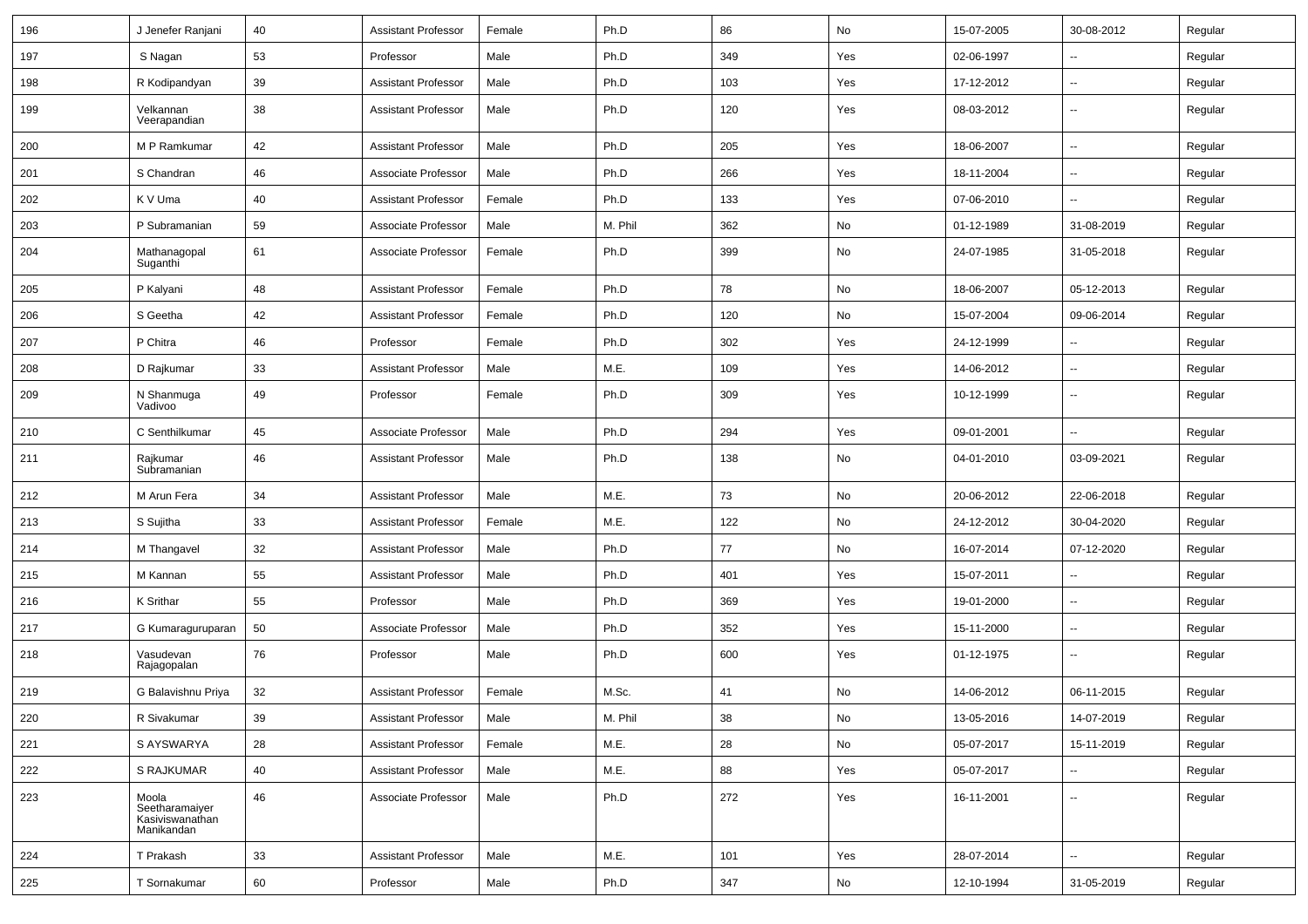| 226 | Vijayalakshmi<br>Natarajan Senthil<br>Kumaran     | 42     | <b>Assistant Professor</b> | Male   | Ph.D    | 159             | No  | 18-06-2007 | 31-07-2020               | Regular |
|-----|---------------------------------------------------|--------|----------------------------|--------|---------|-----------------|-----|------------|--------------------------|---------|
| 227 | S Arockia Edwin<br>Xavier                         | 44     | <b>Assistant Professor</b> | Male   | Ph.D    | 264             | Yes | 18-07-2005 | Ξ.                       | Regular |
| 228 | G Sivasankar                                      | 41     | <b>Assistant Professor</b> | Male   | Ph.D    | 201             | Yes | 02-09-2008 | Ξ.                       | Regular |
| 229 | S Baskar                                          | 56     | Professor                  | Male   | Ph.D    | 338             | Yes | 01-12-1994 | Ξ.                       | Regular |
| 230 | <b>B</b> Vellaikannan                             | 54     | Professor                  | Male   | Ph.D    | 311             | Yes | 06-12-1999 | $\overline{\phantom{a}}$ | Regular |
| 231 | K Angaleeswari                                    | 39     | <b>Assistant Professor</b> | Female | Ph.D    | 133             | No  | 23-08-2006 | 26-07-2017               | Regular |
| 232 | Narayanasamy B                                    | 56     | <b>Assistant Professor</b> | Male   | Ph.D    | 68              | No  | 11-10-2006 | 31-05-2012               | Regular |
| 233 | R Suresh                                          | 39     | <b>Assistant Professor</b> | Male   | Ph.D    | 110             | No  | 09-06-2010 | 14-07-2019               | Regular |
| 234 | V Seetharaman                                     | 36     | <b>Assistant Professor</b> | Male   | Ph.D    | 80              | No  | 17-12-2012 | 14-07-2019               | Regular |
| 235 | V Gayathri                                        | 57     | Associate Professor        | Female | Ph.D    | 297             | Yes | 25-10-2000 | --                       | Regular |
| 236 | Sivailanago Sivaraj                               | 43     | <b>Assistant Professor</b> | Male   | Ph.D    | 125             | Yes | 05-04-2012 | $\overline{\phantom{a}}$ | Regular |
| 237 | J Jane Rubel<br>Angelina                          | 43     | <b>Assistant Professor</b> | Female | Ph.D    | 159             | No  | 18-06-2007 | 31-07-2020               | Regular |
| 238 | S Muthuramalingam                                 | 46     | Associate Professor        | Male   | Ph.D    | 257             | Yes | 27-11-2003 |                          | Regular |
| 239 | R Leenasri                                        | 41     | <b>Assistant Professor</b> | Female | Ph.D    | 204             | Yes | 03-01-2012 |                          | Regular |
| 240 | R Vinoth                                          | 41     | <b>Assistant Professor</b> | Male   | M. Phil | 128             | No  | 11-01-2010 | 31-07-2020               | Regular |
| 241 | E Ramanujam                                       | 32     | <b>Assistant Professor</b> | Male   | Ph.D    | 108             | No  | 16-07-2014 | 31-12-2021               | Regular |
| 242 | P Subhathra                                       | 42     | <b>Assistant Professor</b> | Female | Ph.D    | 135             | No  | 29-11-2002 | 03-01-2014               | Regular |
| 243 | S Siva Priya                                      | 29     | <b>Assistant Professor</b> | Female | M.E.    | 45              | No  | 01-06-2015 | 15-02-2019               | Regular |
| 244 | K Selvi                                           | 53     | Professor                  | Female | Ph.D    | 382             | Yes | 02-07-1990 |                          | Regular |
| 245 | R K C Jeyakumar                                   | 51     | <b>Assistant Professor</b> | Male   | Ph.D    | 301             | Yes | 20-06-2012 | ш.                       | Regular |
| 246 | L Jessi Sahaya<br>Shanthi                         | 47     | Associate Professor        | Female | Ph.D    | 228             | Yes | 20-10-2004 | $\sim$                   | Regular |
| 247 | V Muruganandam                                    | 64     | Associate Professor        | Male   | M.E.    | 402             | No  | 26-12-1981 | 31-01-2015               | Regular |
| 248 | K Sudalaimani                                     | 56     | Associate Professor        | Male   | Ph.D    | 432             | Yes | 07-04-1993 | $\overline{a}$           | Regular |
| 249 | A Sheik Abdullah                                  | 33     | <b>Assistant Professor</b> | Male   | Ph.D    | 103             | No  | 19-12-2012 | 05-01-2022               | Regular |
| 250 | S Pudumalar                                       | 38     | Assistant Professor        | Female | M.E.    | 180             | Yes | 24-03-2014 | ⊶.                       | Regular |
| 251 | N Nithya                                          | 33     | <b>Assistant Professor</b> | Female | M.E.    | $5\phantom{.0}$ | No  | 08-12-2014 | 18-05-2015               | Regular |
| 252 | G S R Emil Selvan                                 | 42     | <b>Assistant Professor</b> | Male   | Ph.D    | 224             | Yes | 27-11-2003 |                          | Regular |
| 253 | Periakaruppan<br>Gurusamy Sivabalan<br>Velmurugan | 41     | Assistant Professor        | Male   | Ph.D    | 190             | Yes | 21-09-2007 | ц.                       | Regular |
| 254 | A Valan Arasu                                     | 50     | Professor                  | Male   | Ph.D    | 325             | Yes | 30-11-1998 | u.                       | Regular |
| 255 | T Karthigaipriya                                  | $30\,$ | <b>Assistant Professor</b> | Female | M.E.    | 73              | Yes | 06-06-2016 | ц.                       | Regular |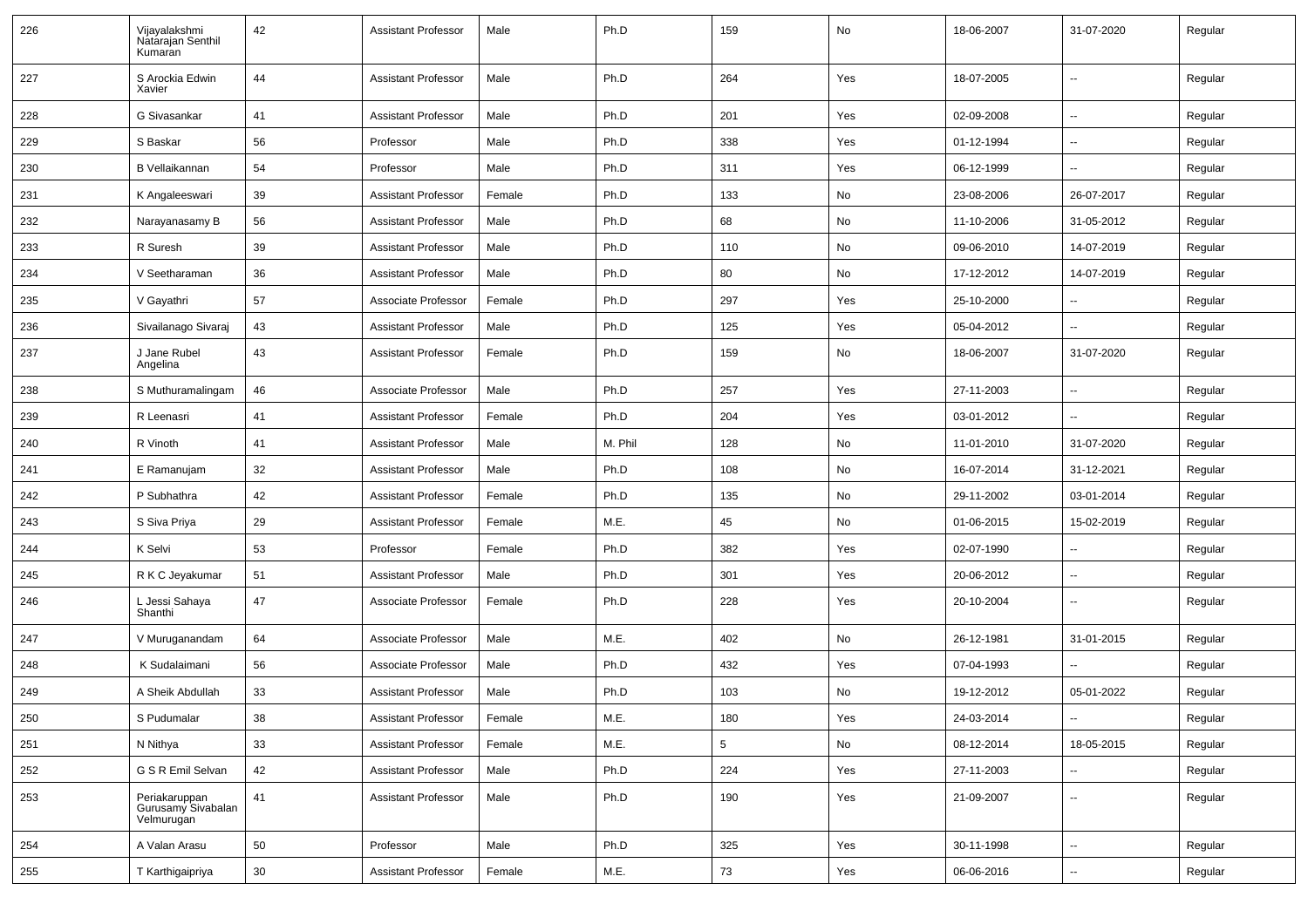| 256 | Musham Kapil<br>Kumar                            | 28 | <b>Assistant Professor</b> | Male   | M.E.   | 11  | No            | 14-07-2014 | 12-06-2015               | Regular  |
|-----|--------------------------------------------------|----|----------------------------|--------|--------|-----|---------------|------------|--------------------------|----------|
| 257 | S A R Sheik<br>Masthan                           | 36 | <b>Assistant Professor</b> | Male   | M.E.   | 178 | Yes           | 06-06-2016 | $\overline{\phantom{a}}$ | Regular  |
| 258 | S SURENDHAR                                      | 28 | <b>Assistant Professor</b> | Male   | M.E.   | 37  | No            | 05-07-2017 | 17-12-2019               | Regular  |
| 259 | м<br>MANIKANDAKUMA<br>R                          | 36 | <b>Assistant Professor</b> | Male   | M.E.   | 144 | No            | 02-01-2017 | 28-12-2021               | Regular  |
| 260 | Alagarsamy<br>Thenmozhi                          | 54 | Associate Professor        | Female | Ph.D   | 207 | No            | 24-06-2002 | 14-07-2019               | Regular  |
| 261 | Neerathalingam<br>Balasubramanian<br>Balamurugan | 46 | Associate Professor        | Male   | Ph.D   | 282 | Yes           | 12-07-2004 | $\overline{\phantom{a}}$ | Regular  |
| 262 | M Elango                                         | 48 | <b>Assistant Professor</b> | Male   | Ph.D   | 311 | Yes           | 28-06-2006 | $\sim$                   | Regular  |
| 263 | S Saravanaperumal                                | 41 | <b>Assistant Professor</b> | Male   | Ph.D   | 216 | Yes           | 02-07-2003 | ⊷.                       | Regular  |
| 264 | D Kavitha                                        | 38 | <b>Assistant Professor</b> | Female | Ph.D   | 190 | Yes           | 05-07-2007 | $\overline{\phantom{a}}$ | Regular  |
| 265 | P BALAKRISHNAN                                   | 30 | <b>Assistant Professor</b> | Male   | M.E.   | 19  | No            | 09-06-2014 | 31-12-2015               | Regular  |
| 266 | M Saravanan                                      | 51 | Professor                  | Male   | Ph.D   | 334 | Yes           | 02-01-1995 |                          | Regular  |
| 267 | S P Suriya Prabha                                | 37 | <b>Assistant Professor</b> | Female | Ph.D   | 99  | Yes           | 01-08-2014 | $\overline{\phantom{a}}$ | Regular  |
| 268 | A Anitha                                         | 44 | <b>Assistant Professor</b> | Female | Ph.D   | 196 | Yes           | 07-08-2008 | $\sim$                   | Regular  |
| 269 | Amutha Prabhakar<br>м                            | 39 | <b>Assistant Professor</b> | Male   | Ph.D   | 45  | No            | 04-09-2008 | 21-05-2012               | Regular  |
| 270 | S Rajaram                                        | 57 | Professor                  | Male   | Ph.D   | 275 | Yes           | 01-08-1998 | ⊷.                       | Regular  |
| 271 | V Veera Ganesh                                   | 49 | <b>Assistant Professor</b> | Male   | M.Tech | 259 | Yes           | 06-12-1999 | $\overline{\phantom{a}}$ | Regular  |
| 272 | R Muthuselvi                                     | 53 | <b>Assistant Professor</b> | Female | M.E.   | 114 | No            | 04-12-2003 | 17-04-2013               | Regular  |
| 273 | S Palanivel                                      | 53 | Associate Professor        | Male   | Ph.D   | 291 | No            | 24-11-1997 | 03-04-2019               | Regular  |
| 274 | M Suguna                                         | 38 | <b>Assistant Professor</b> | Female | M.E.   | 157 | Yes           | 06-08-2008 | $\sim$                   | Regular  |
| 275 | C Jeyamala                                       | 43 | <b>Assistant Professor</b> | Female | Ph.D   | 191 | Yes           | 05-08-2005 | $\sim$                   | Regular  |
| 276 | T Baskaran                                       | 51 | Professor                  | Male   | Ph.D   | 305 | Yes           | 19-08-1998 | $\overline{\phantom{a}}$ | Regular  |
| 277 | S Rajathi                                        | 59 | Professor                  | Female | Ph.D   | 372 | No            | 01-07-1990 | 30-04-2020               | Regular  |
| 278 | V Mohan                                          | 68 | Professor                  | Male   | Ph.D   | 495 | No            | 31-07-1978 | 31-03-2019               | Regular  |
| 279 | N Shivaram                                       | 52 | Professor                  | Male   | Ph.D   | 20  | $\mathsf{No}$ | 14-06-2012 | 11-02-2014               | Regular  |
| 280 | V Ramanathan                                     | 62 | Associate Professor        | Male   | Ph.D   | 413 | No            | 29-06-1983 | 31-05-2017               | Regular  |
| 281 | P Renuga                                         | 61 | Associate Professor        | Female | Ph.D   | 351 | $\mathsf{No}$ | 20-07-1989 | 31-05-2018               | Regular  |
| 282 | D Srividya                                       | 42 | <b>Assistant Professor</b> | Female | M.Tech | 90  | Yes           | 24-12-2020 | $\sim$                   | Visiting |
| 283 | K Sundarakantham                                 | 44 | Professor                  | Female | Ph.D   | 212 | Yes           | 27-11-2003 | $\sim$                   | Regular  |
| 284 | S Padmavathi                                     | 44 | Professor                  | Female | Ph.D   | 247 | Yes           | 13-12-2002 | $\sim$                   | Regular  |
| 285 | D Brindha                                        | 45 | Professor                  | Female | Ph.D   | 262 | Yes           | 13-03-2002 | $\overline{\phantom{a}}$ | Regular  |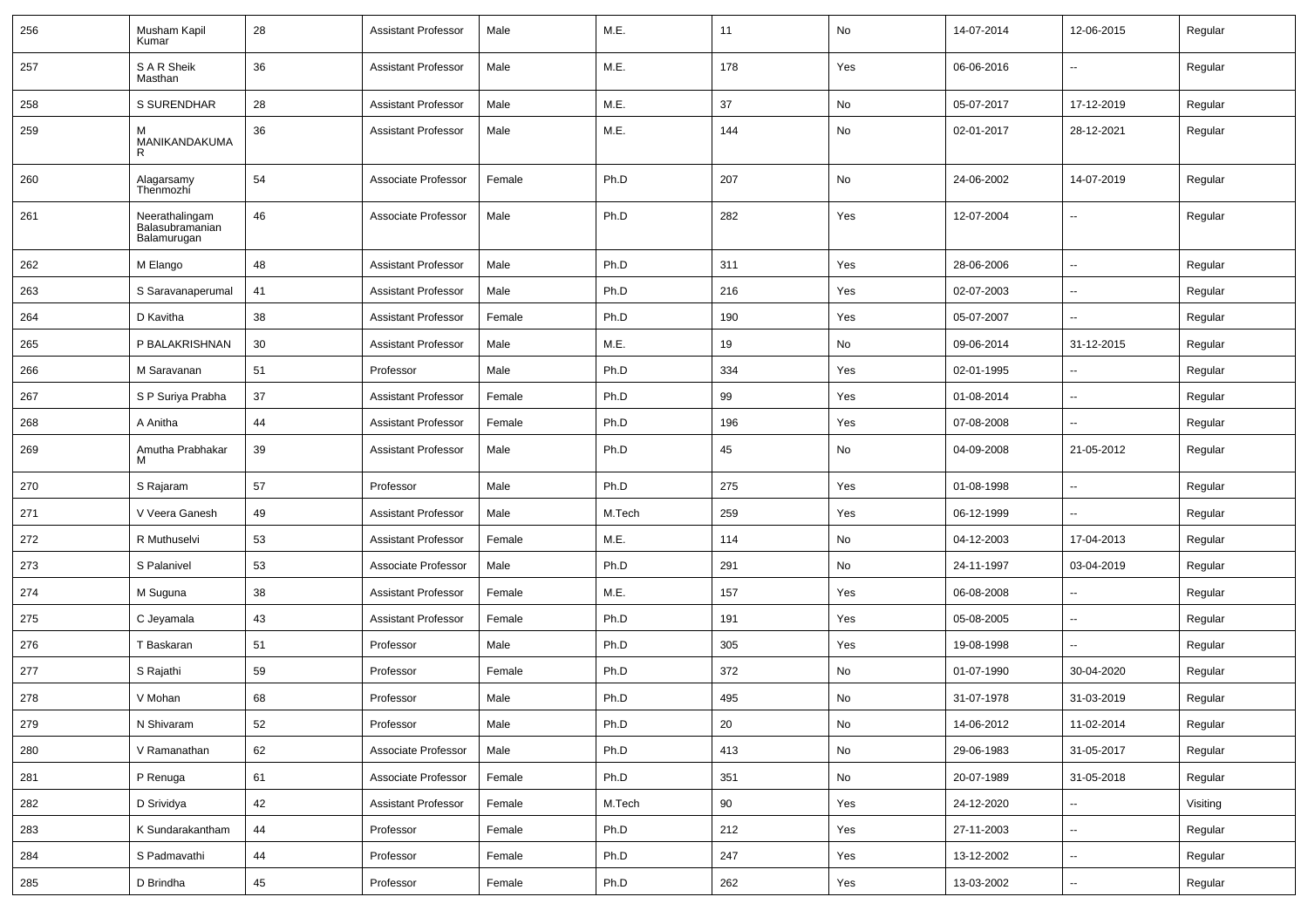| 286 | R Parkavi                     | 32 | <b>Assistant Professor</b> | Female | M.E.    | 109 | Yes | 19-12-2012 | $\sim$                   | Regular |
|-----|-------------------------------|----|----------------------------|--------|---------|-----|-----|------------|--------------------------|---------|
| 287 | C V Nisha Angeline            | 34 | <b>Assistant Professor</b> | Female | M.E.    | 118 | Yes | 24-03-2014 | $\sim$                   | Regular |
| 288 | Sundarajan<br>Kanthamani      | 48 | Associate Professor        | Female | Ph.D    | 319 | Yes | 12-10-2000 | $\sim$                   | Regular |
| 289 | A Rajasekar                   | 34 | <b>Assistant Professor</b> | Male   | Ph.D    | 88  | Yes | 24-03-2014 | $\sim$                   | Regular |
| 290 | M Kathiresan                  | 50 | <b>Assistant Professor</b> | Male   | Ph.D    | 292 | No  | 03-12-1999 | 31-07-2020               | Regular |
| 291 | Mariappan<br>Senthilnathan    | 41 | <b>Assistant Professor</b> | Male   | M.E.    | 154 | Yes | 24-06-2013 | --                       | Regular |
| 292 | M A Ganesh                    | 29 | <b>Assistant Professor</b> | Male   | M.Tech  | 73  | Yes | 22-06-2015 | $\overline{\phantom{a}}$ | Regular |
| 293 | G Monika Jose                 | 28 | <b>Assistant Professor</b> | Female | M.A     | 22  | No  | 20-07-2016 | 31-05-2018               | Regular |
| 294 | M A RAVINDHAR<br>RAJA         | 30 | <b>Assistant Professor</b> | Male   | M.E.    | 23  | No  | 02-01-2017 | 03-12-2018               | Regular |
| 295 | K Keerthy                     | 29 | <b>Assistant Professor</b> | Female | M.E.    | 49  | Yes | 05-07-2017 | $\sim$                   | Regular |
| 296 | AR MURUGAN                    | 37 | <b>Assistant Professor</b> | Male   | M.E.    | 24  | No  | 07-07-2017 | 14-07-2019               | Regular |
| 297 | A Karuppasamy                 | 44 | <b>Assistant Professor</b> | Male   | Ph.D    | 195 | Yes | 27-04-2018 | $\sim$                   | Regular |
| 298 | M Sermaraj                    | 41 | <b>Assistant Professor</b> | Male   | M.E.    | 167 | Yes | 27-04-2018 | $\overline{\phantom{a}}$ | Regular |
| 299 | N R Bala Narayanan            | 31 | <b>Assistant Professor</b> | Male   | M.E.    | 6   | No  | 07-05-2017 | 10-11-2017               | Regular |
| 300 | Jeya Jeevakani                | 43 | <b>Assistant Professor</b> | Female | Ph.D    | 225 | Yes | 04-09-2018 |                          | Regular |
| 301 | R Manibala                    | 27 | <b>Assistant Professor</b> | Female | M. Phil | 50  | No  | 19-09-2018 | 08-11-2021               | Regular |
| 302 | P Selvaprasanth               | 29 | <b>Assistant Professor</b> | Male   | M.E.    | 84  | Yes | 28-12-2020 | $\sim$                   | Regular |
| 303 | <b>B</b> Dineshkumar          | 28 | <b>Assistant Professor</b> | Male   | M.E.    | 60  | Yes | 28-12-2020 | $\sim$                   | Regular |
| 304 | S M P Siddharth               | 32 | <b>Assistant Professor</b> | Male   | Ph.D    | 16  | Yes | 06-01-2021 | $\overline{\phantom{a}}$ | Regular |
| 305 | M Aruna                       | 26 | <b>Assistant Professor</b> | Female | M.E.    | 13  | Yes | 08-01-2021 | $\overline{\phantom{a}}$ | Regular |
| 306 | R Nagarathna                  | 31 | <b>Assistant Professor</b> | Female | Ph.D    | 13  | Yes | 28-12-2020 | $\overline{\phantom{a}}$ | Regular |
| 307 | J Felicia Lilian              | 33 | <b>Assistant Professor</b> | Female | M.E.    | 87  | Yes | 31-12-2020 | $\sim$                   | Regular |
| 308 | J Rajeshkumar                 | 33 | <b>Assistant Professor</b> | Male   | Ph.D    | 124 | No  | 18-01-2021 | 02-08-2021               | Regular |
| 309 | R Tamilselvi                  | 40 | <b>Assistant Professor</b> | Female | Ph.D    | 217 | Yes | 22-12-2020 | $\overline{\phantom{a}}$ | Regular |
| 310 | R S Swarnalakshmi             | 43 | <b>Assistant Professor</b> | Female | Ph.D    | 198 | Yes | 04-01-2021 |                          | Regular |
| 311 | Appavu alias<br>Balamurugan S | 42 | Assistant Professor        | Male   | Ph.D    | 103 | No  | 27-11-2003 | 21-05-2012               | Regular |
| 312 | M Senthilarasi                | 37 | Assistant Professor        | Female | Ph.D    | 159 | Yes | 02-08-2021 | $\overline{\phantom{a}}$ | Regular |
| 313 | K Deepalakshmi                | 41 | <b>Assistant Professor</b> | Female | M.E.    | 192 | No  | 06-08-2021 | 08-10-2021               | Regular |
| 314 | V Janakiraman                 | 31 | <b>Assistant Professor</b> | Male   | M.E.    | 83  | Yes | 09-08-2021 | $\sim$                   | Regular |
| 315 | P Manoj Kumar                 | 31 | <b>Assistant Professor</b> | Male   | M.E.    | 81  | Yes | 09-08-2021 | $\sim$                   | Regular |
| 316 | G R Hemanth                   | 27 | <b>Assistant Professor</b> | Male   | M.E.    | 50  | Yes | 09-08-2021 | $\overline{\phantom{a}}$ | Regular |
| 317 | S Saravana Kumar              | 33 | <b>Assistant Professor</b> | Male   | Ph.D    | 96  | Yes | 11-08-2021 | $\overline{\phantom{a}}$ | Regular |